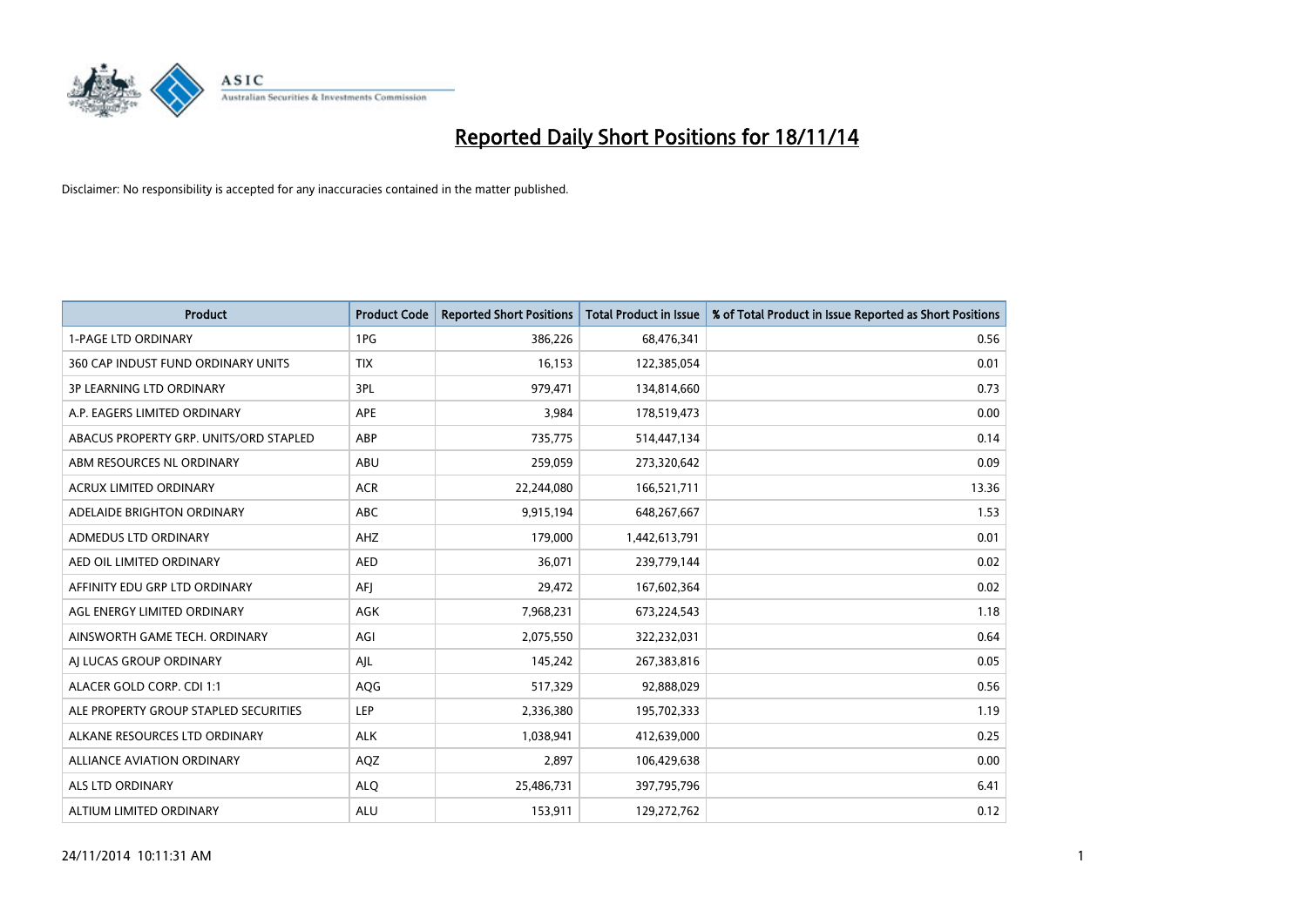

| <b>Product</b>                          | <b>Product Code</b> | <b>Reported Short Positions</b> | <b>Total Product in Issue</b> | % of Total Product in Issue Reported as Short Positions |
|-----------------------------------------|---------------------|---------------------------------|-------------------------------|---------------------------------------------------------|
| ALUMINA LIMITED ORDINARY                | <b>AWC</b>          | 39,487,949                      | 2,806,225,615                 | 1.41                                                    |
| AMALGAMATED HOLDINGS ORDINARY           | AHD                 | 1,348                           | 157,911,826                   | 0.00                                                    |
| AMCOM TELECOMM, ORDINARY                | AMM                 | 6,004,649                       | 266,399,148                   | 2.25                                                    |
| AMCOR LIMITED ORDINARY                  | AMC                 | 8,068,592                       | 1,206,684,923                 | 0.67                                                    |
| AMP LIMITED ORDINARY                    | AMP                 | 15,925,691                      | 2,957,737,964                 | 0.54                                                    |
| ANSELL LIMITED ORDINARY                 | <b>ANN</b>          | 6,182,950                       | 153,139,924                   | 4.04                                                    |
| ANTARES ENERGY LTD ORDINARY             | AZZ                 | 492,919                         | 255,000,000                   | 0.19                                                    |
| ANTISENSE THERAPEUT. ORDINARY           | ANP                 | 59,900                          | 161,487,433                   | 0.04                                                    |
| ANZ BANKING GRP LTD ORDINARY            | ANZ                 | 14,887,534                      | 2,756,627,771                 | 0.54                                                    |
| APA GROUP STAPLED SECURITIES            | <b>APA</b>          | 12,316,071                      | 835,750,807                   | 1.47                                                    |
| APN NEWS & MEDIA ORDINARY               | <b>APN</b>          | 413,063                         | 1,029,041,356                 | 0.04                                                    |
| APN OUTDOOR GRP ORDINARY                | <b>APO</b>          | 3,574,394                       | 166,614,509                   | 2.15                                                    |
| AQUARIUS PLATINUM. ORDINARY             | <b>AOP</b>          | 8,012,380                       | 1,465,473,903                 | 0.55                                                    |
| ARAFURA RESOURCE LTD ORDINARY           | ARU                 | 2,000                           | 441,270,644                   | 0.00                                                    |
| ARB CORPORATION ORDINARY                | <b>ARP</b>          | 1,203,484                       | 72,505,302                    | 1.66                                                    |
| ARDENT LEISURE GROUP STAPLED SECURITIES | AAD                 | 1,242,320                       | 438,666,245                   | 0.28                                                    |
| ARENA REIT. ORDINARY UNITS              | <b>ARF</b>          | 141,727                         | 211,605,103                   | 0.07                                                    |
| ARISTOCRAT LEISURE ORDINARY             | <b>ALL</b>          | 651,349                         | 630,022,253                   | 0.10                                                    |
| ARRIUM LTD ORDINARY                     | ARI                 | 70,893,486                      | 2,937,293,755                 | 2.41                                                    |
| ASALEO CARE LIMITED ORDINARY            | AHY                 | 5,876,294                       | 603,469,434                   | 0.97                                                    |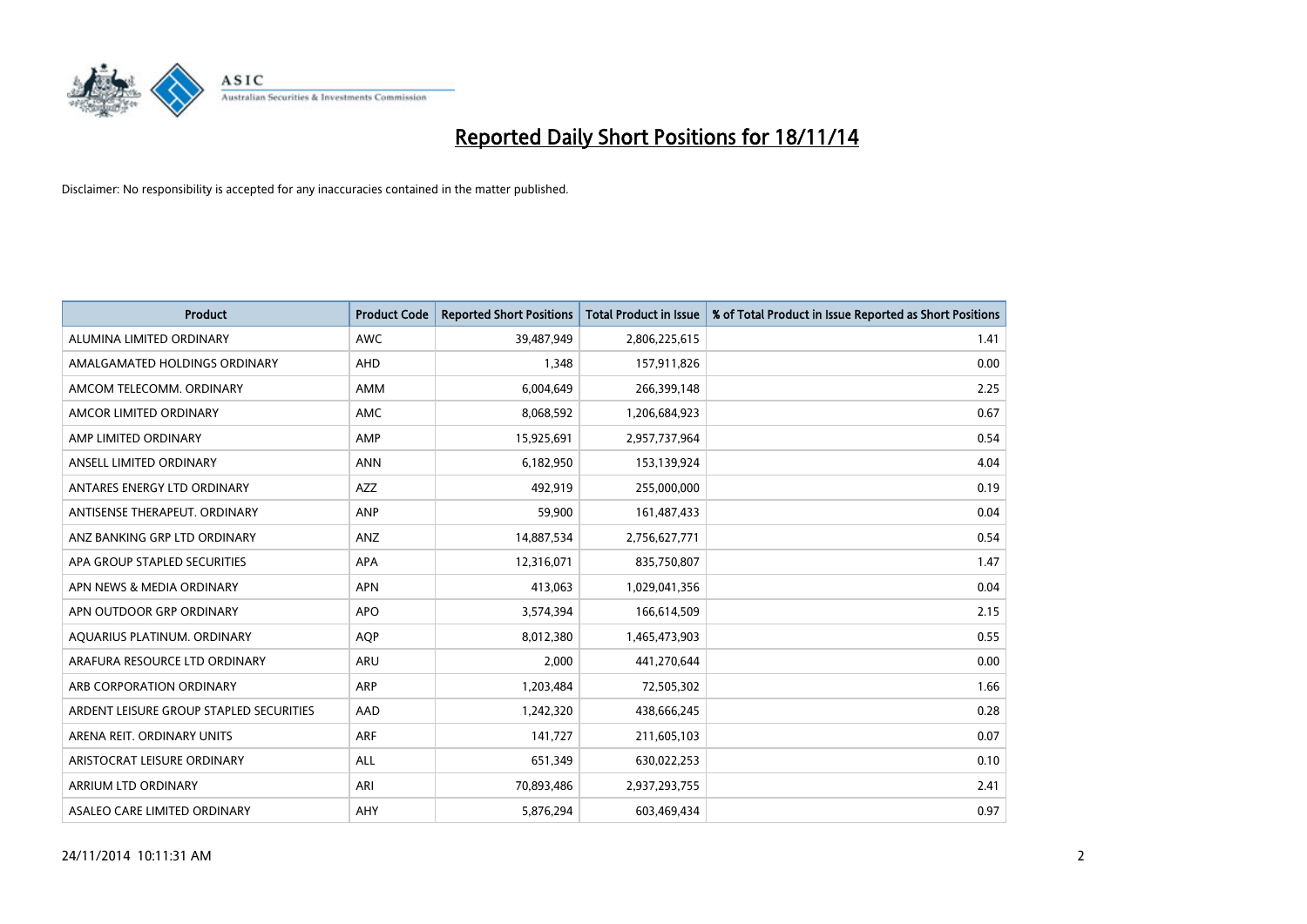

| <b>Product</b>                            | <b>Product Code</b> | <b>Reported Short Positions</b> | <b>Total Product in Issue</b> | % of Total Product in Issue Reported as Short Positions |
|-------------------------------------------|---------------------|---------------------------------|-------------------------------|---------------------------------------------------------|
| <b>ASCIANO LIMITED ORDINARY</b>           | <b>AIO</b>          | 2,558,946                       | 975,385,664                   | 0.26                                                    |
| ASHLEY SERVICES GRP ORDINARY              | ASH                 | 222,411                         | 150,000,000                   | 0.15                                                    |
| ASPEN GROUP ORD/UNITS STAPLED             | <b>APZ</b>          | 144,043                         | 113,183,450                   | 0.13                                                    |
| ASTRO JAP PROP GROUP STAPLED US PROHIBIT. | AJA                 | 171,969                         | 67,197,388                    | 0.26                                                    |
| ASX LIMITED ORDINARY                      | ASX                 | 5,239,613                       | 193,595,162                   | 2.71                                                    |
| ATLAS IRON LIMITED ORDINARY               | <b>AGO</b>          | 114,577,471                     | 919,475,619                   | 12.46                                                   |
| ATRUM COAL NL ORDINARY                    | ATU                 | 87,848                          | 170,142,959                   | 0.05                                                    |
| AUCKLAND INTERNATION ORDINARY             | AIA                 | 51,048                          | 1,190,484,097                 | 0.00                                                    |
| <b>AURIZON HOLDINGS LTD ORDINARY</b>      | AZJ                 | 3,118,825                       | 2,137,284,503                 | 0.15                                                    |
| <b>AUSDRILL LIMITED ORDINARY</b>          | <b>ASL</b>          | 21,870,730                      | 312,277,224                   | 7.00                                                    |
| AUSENCO LIMITED ORDINARY                  | AAX                 | 914,073                         | 168,449,799                   | 0.54                                                    |
| AUSNET SERVICES STAPLED SECURITIES        | <b>AST</b>          | 35,047,999                      | 3,425,244,162                 | 1.02                                                    |
| AUST INDUSTRIAL REIT UNIT                 | ANI                 | 204,314                         | 96,288,031                    | 0.21                                                    |
| <b>AUSTAL LIMITED ORDINARY</b>            | ASB                 | 819,693                         | 346,379,377                   | 0.24                                                    |
| AUSTBROKERS HOLDINGS ORDINARY             | <b>AUB</b>          | 75,055                          | 61,712,763                    | 0.12                                                    |
| AUSTEX OIL LIMITED ORDINARY               | <b>AOK</b>          | 62,000                          | 558,571,402                   | 0.01                                                    |
| AUSTIN ENGINEERING ORDINARY               | ANG                 | 925,937                         | 84,274,004                    | 1.10                                                    |
| AUSTRALIAN AGRICULT. ORDINARY             | AAC                 | 6,086,350                       | 532,474,721                   | 1.14                                                    |
| AUSTRALIAN PHARM, ORDINARY                | API                 | 10,574,465                      | 488,115,883                   | 2.17                                                    |
| AUTOMOTIVE HOLDINGS ORDINARY              | AHE                 | 2,325,060                       | 306,437,941                   | 0.76                                                    |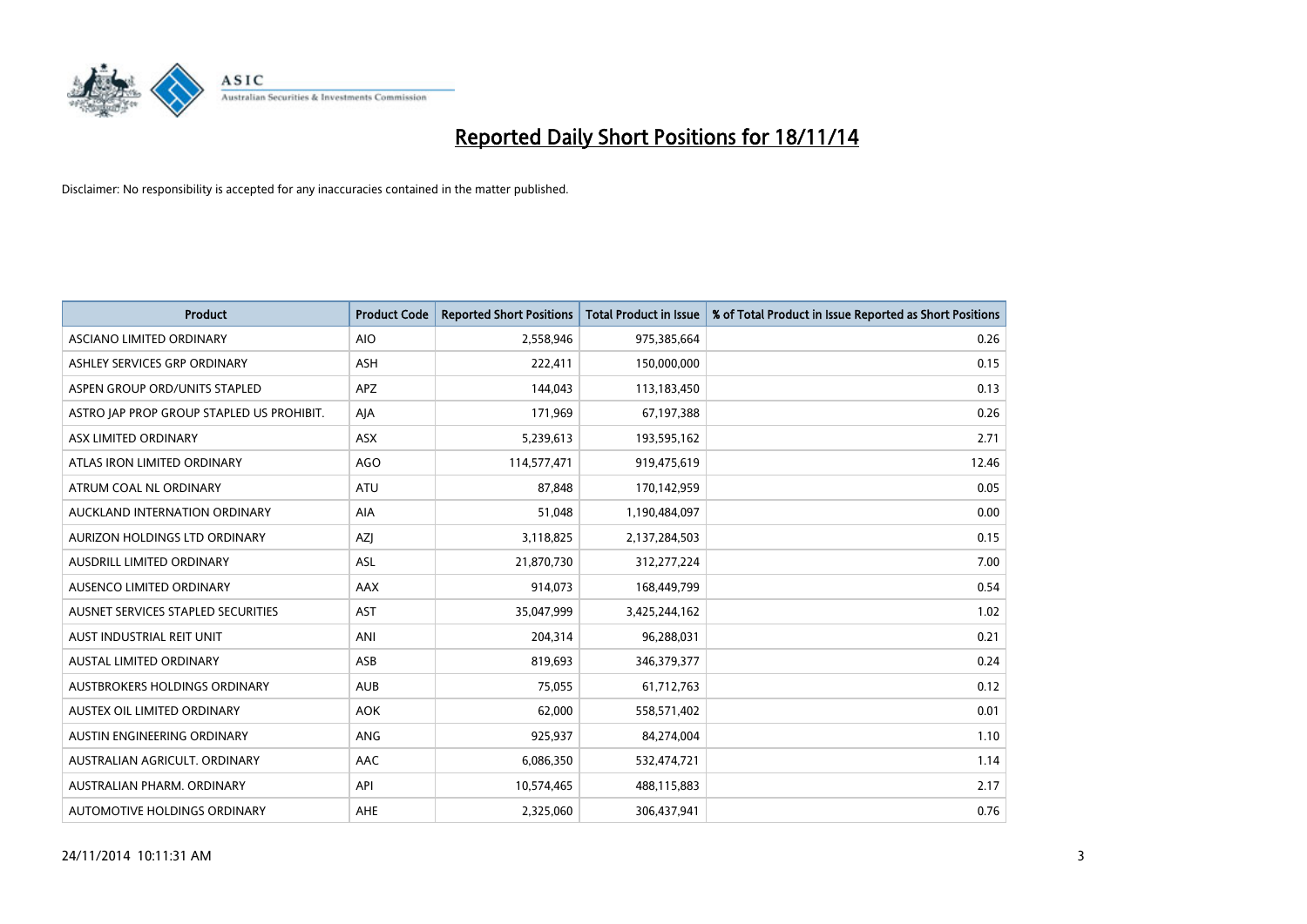

| <b>Product</b>                       | <b>Product Code</b> | <b>Reported Short Positions</b> | <b>Total Product in Issue</b> | % of Total Product in Issue Reported as Short Positions |
|--------------------------------------|---------------------|---------------------------------|-------------------------------|---------------------------------------------------------|
| AVANCO RESOURCES LTD ORDINARY        | AVB                 | 3,167,724                       | 1,661,675,855                 | 0.19                                                    |
| AVEO GROUP STAPLED SECURITIES        | AOG                 | 3,475,194                       | 499,536,460                   | 0.70                                                    |
| AWE LIMITED ORDINARY                 | <b>AWE</b>          | 2,019,058                       | 525,861,050                   | 0.38                                                    |
| AZONTO PET LTD ORDINARY              | APY                 | 1                               | 1,159,375,100                 | 0.00                                                    |
| AZUMAH RESOURCES ORDINARY            | <b>AZM</b>          | $\mathbf{1}$                    | 389,316,919                   | 0.00                                                    |
| <b>BANDANNA ENERGY ORDINARY</b>      | <b>BND</b>          | 17,540,654                      | 528,481,199                   | 3.32                                                    |
| BANK OF QUEENSLAND. ORDINARY         | <b>BOO</b>          | 1,744,536                       | 363,416,835                   | 0.48                                                    |
| <b>BASE RES LIMITED ORDINARY</b>     | <b>BSE</b>          | 5,501,878                       | 563,902,771                   | 0.98                                                    |
| BATHURST RES LTD. ORDINARY           | <b>BRL</b>          | 300,729                         | 947,828,434                   | 0.03                                                    |
| <b>BC IRON LIMITED ORDINARY</b>      | <b>BCI</b>          | 15,383,331                      | 191,691,179                   | 8.03                                                    |
| BEACH ENERGY LIMITED ORDINARY        | <b>BPT</b>          | 11,035,051                      | 1,297,496,886                 | 0.85                                                    |
| <b>BEACON LIGHTING GRP ORDINARY</b>  | <b>BLX</b>          | 15,675                          | 215,075,927                   | 0.01                                                    |
| BEADELL RESOURCE LTD ORDINARY        | <b>BDR</b>          | 59,512,567                      | 798,657,280                   | 7.45                                                    |
| <b>BEGA CHEESE LTD ORDINARY</b>      | <b>BGA</b>          | 2,305,237                       | 152,602,945                   | 1.51                                                    |
| BENDIGO AND ADELAIDE ORDINARY        | <b>BEN</b>          | 16,083,020                      | 450,904,075                   | 3.57                                                    |
| BERKELEY RESOURCES ORDINARY          | <b>BKY</b>          | 77,000                          | 180,361,323                   | 0.04                                                    |
| BETASHARESCASHETF ETF UNITS          | AAA                 | 700                             | 12,958,172                    | 0.01                                                    |
| <b>BHP BILLITON LIMITED ORDINARY</b> | <b>BHP</b>          | 11,013,940                      | 3,211,691,105                 | 0.34                                                    |
| <b>BIGAIR GROUP LIMITED ORDINARY</b> | <b>BGL</b>          | 39,160                          | 172,872,340                   | 0.02                                                    |
| <b>BILLABONG ORDINARY</b>            | <b>BBG</b>          | 11,636,495                      | 990,370,034                   | 1.17                                                    |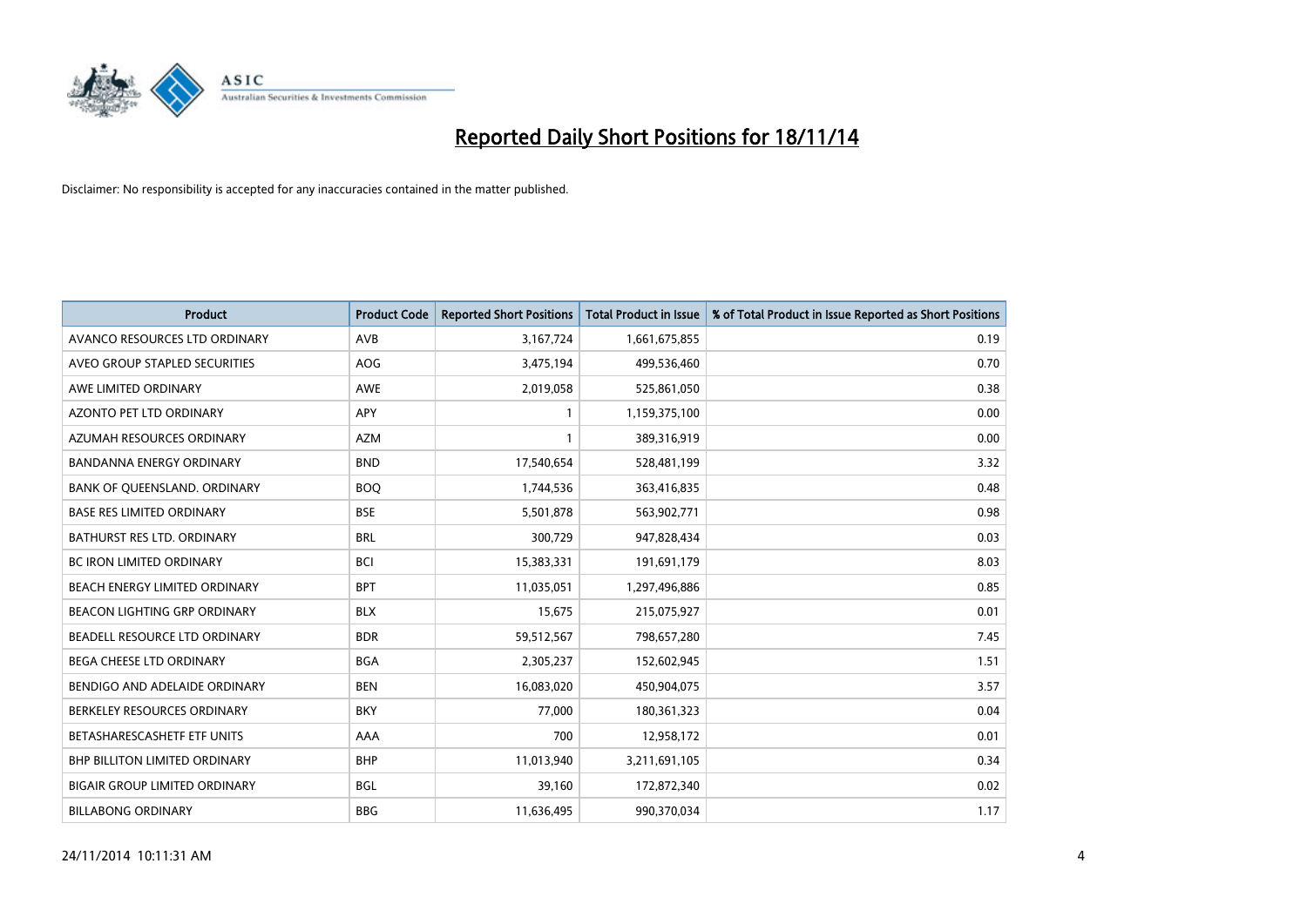

| <b>Product</b>                         | <b>Product Code</b> | <b>Reported Short Positions</b> | <b>Total Product in Issue</b> | % of Total Product in Issue Reported as Short Positions |
|----------------------------------------|---------------------|---------------------------------|-------------------------------|---------------------------------------------------------|
| BIRIMIAN GOLD LTD ORDINARY             | <b>BGS</b>          | 440,000                         | 864,981,654                   | 0.05                                                    |
| <b>BLACKHAM RESOURCES ORDINARY</b>     | <b>BLK</b>          | 842,139                         | 142,902,359                   | 0.59                                                    |
| <b>BLACKMORES LIMITED ORDINARY</b>     | <b>BKL</b>          | 12,715                          | 17,224,199                    | 0.07                                                    |
| BLACKTHORN RESOURCES ORD US PROHIBITED | <b>BTR</b>          | 11,369                          | 164,285,950                   | 0.01                                                    |
| <b>BLUESCOPE STEEL LTD ORDINARY</b>    | <b>BSL</b>          | 6,744,192                       | 559,227,871                   | 1.21                                                    |
| <b>BOART LONGYEAR ORDINARY</b>         | <b>BLY</b>          | 20,703,023                      | 502,488,790                   | 4.12                                                    |
| BORAL LIMITED, ORDINARY                | <b>BLD</b>          | 12,678,016                      | 782,736,249                   | 1.62                                                    |
| <b>BRADKEN LIMITED ORDINARY</b>        | <b>BKN</b>          | 8,208,497                       | 171,027,249                   | 4.80                                                    |
| <b>BRAMBLES LIMITED ORDINARY</b>       | <b>BXB</b>          | 3,120,261                       | 1,566,077,519                 | 0.20                                                    |
| <b>BREVILLE GROUP LTD ORDINARY</b>     | <b>BRG</b>          | 4,352,563                       | 130,095,322                   | 3.35                                                    |
| BRICKWORKS LIMITED ORDINARY            | <b>BKW</b>          | 162,056                         | 148,403,478                   | 0.11                                                    |
| BT INVESTMENT MNGMNT ORDINARY          | <b>BTT</b>          | 95,412                          | 290,699,283                   | 0.03                                                    |
| <b>BURSON GROUP LTD ORDINARY</b>       | <b>BAP</b>          | 1,870,346                       | 163,585,666                   | 1.14                                                    |
| <b>BURU ENERGY ORDINARY</b>            | <b>BRU</b>          | 19,276,257                      | 339,997,078                   | 5.67                                                    |
| <b>BWP TRUST ORDINARY UNITS</b>        | <b>BWP</b>          | 9,704,377                       | 639,724,826                   | 1.52                                                    |
| CABCHARGE AUSTRALIA ORDINARY           | CAB                 | 8,269,924                       | 120,430,683                   | 6.87                                                    |
| <b>CADENCE CAPITAL ORDINARY</b>        | <b>CDM</b>          | 183,501                         | 199,900,428                   | 0.09                                                    |
| CALTEX AUSTRALIA ORDINARY              | <b>CTX</b>          | 1,279,164                       | 270,000,000                   | 0.47                                                    |
| CAPE LAMBERT RES LTD ORDINARY          | <b>CFE</b>          | 280,137                         | 626,686,586                   | 0.04                                                    |
| CAPITOL HEALTH ORDINARY                | CAJ                 | 482,867                         | 431,517,271                   | 0.11                                                    |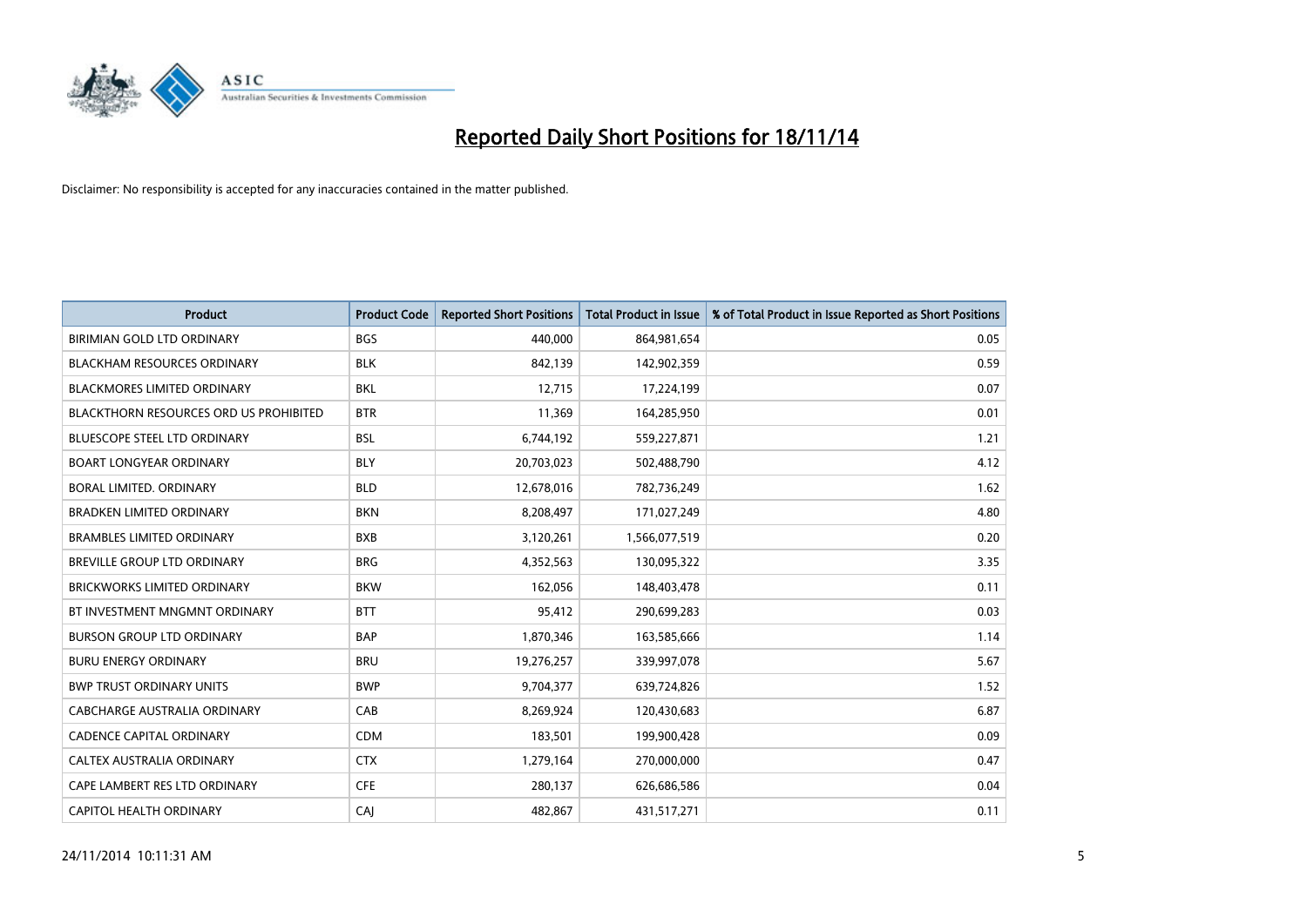

| Product                                 | <b>Product Code</b> | <b>Reported Short Positions</b> | <b>Total Product in Issue</b> | % of Total Product in Issue Reported as Short Positions |
|-----------------------------------------|---------------------|---------------------------------|-------------------------------|---------------------------------------------------------|
| <b>CARDNO LIMITED ORDINARY</b>          | CDD                 | 8,947,583                       | 164,362,901                   | 5.44                                                    |
| CARNARVON PETROLEUM ORDINARY            | <b>CVN</b>          | 2,785,263                       | 987,285,022                   | 0.28                                                    |
| CARSALES.COM LTD ORDINARY               | <b>CRZ</b>          | 14,589,108                      | 238,949,885                   | 6.11                                                    |
| CASH CONVERTERS ORDINARY                | CCV                 | 7,476,160                       | 431,476,525                   | 1.73                                                    |
| CEDAR WOODS PROP. ORDINARY              | <b>CWP</b>          | 150,801                         | 78,336,371                    | 0.19                                                    |
| CENTRAL PETROLEUM ORDINARY              | <b>CTP</b>          | 376,858                         | 368,718,957                   | 0.10                                                    |
| CFS RETAIL TRUST GRP STAPLED SECURITIES | <b>CFX</b>          | 5,190,199                       | 3,050,355,727                 | 0.17                                                    |
| <b>CHALLENGER LIMITED ORDINARY</b>      | <b>CGF</b>          | 217,628                         | 569,725,821                   | 0.04                                                    |
| CHARTER HALL GROUP STAPLED US PROHIBIT. | <b>CHC</b>          | 402,014                         | 355,015,480                   | 0.11                                                    |
| <b>CHARTER HALL RETAIL UNITS</b>        | <b>COR</b>          | 15,179,593                      | 372,893,153                   | 4.07                                                    |
| <b>CHORUS LIMITED ORDINARY</b>          | <b>CNU</b>          | 92,315                          | 396,369,767                   | 0.02                                                    |
| CLEARVIEW WEALTH LTD ORDINARY           | <b>CVW</b>          | 10,001                          | 578,453,260                   | 0.00                                                    |
| CLINUVEL PHARMACEUT. ORDINARY           | <b>CUV</b>          | 32,910                          | 42,466,435                    | 0.08                                                    |
| COAL OF AFRICA LTD ORDINARY             | <b>CZA</b>          | 426                             | 1,299,368,613                 | 0.00                                                    |
| <b>COALSPUR MINES LTD ORDINARY</b>      | <b>CPL</b>          | 586,921                         | 641,544,455                   | 0.09                                                    |
| COCA-COLA AMATIL ORDINARY               | <b>CCL</b>          | 27,529,860                      | 763,590,249                   | 3.61                                                    |
| COCHLEAR LIMITED ORDINARY               | <b>COH</b>          | 5,799,109                       | 57,081,775                    | 10.16                                                   |
| <b>COCKATOO COAL ORDINARY</b>           | <b>COK</b>          | 167,987                         | 4,560,196,928                 | 0.00                                                    |
| <b>CODAN LIMITED ORDINARY</b>           | <b>CDA</b>          | 241,334                         | 176,969,924                   | 0.14                                                    |
| <b>COFFEY INTERNATIONAL ORDINARY</b>    | <b>COF</b>          | 6,077                           | 255,833,165                   | 0.00                                                    |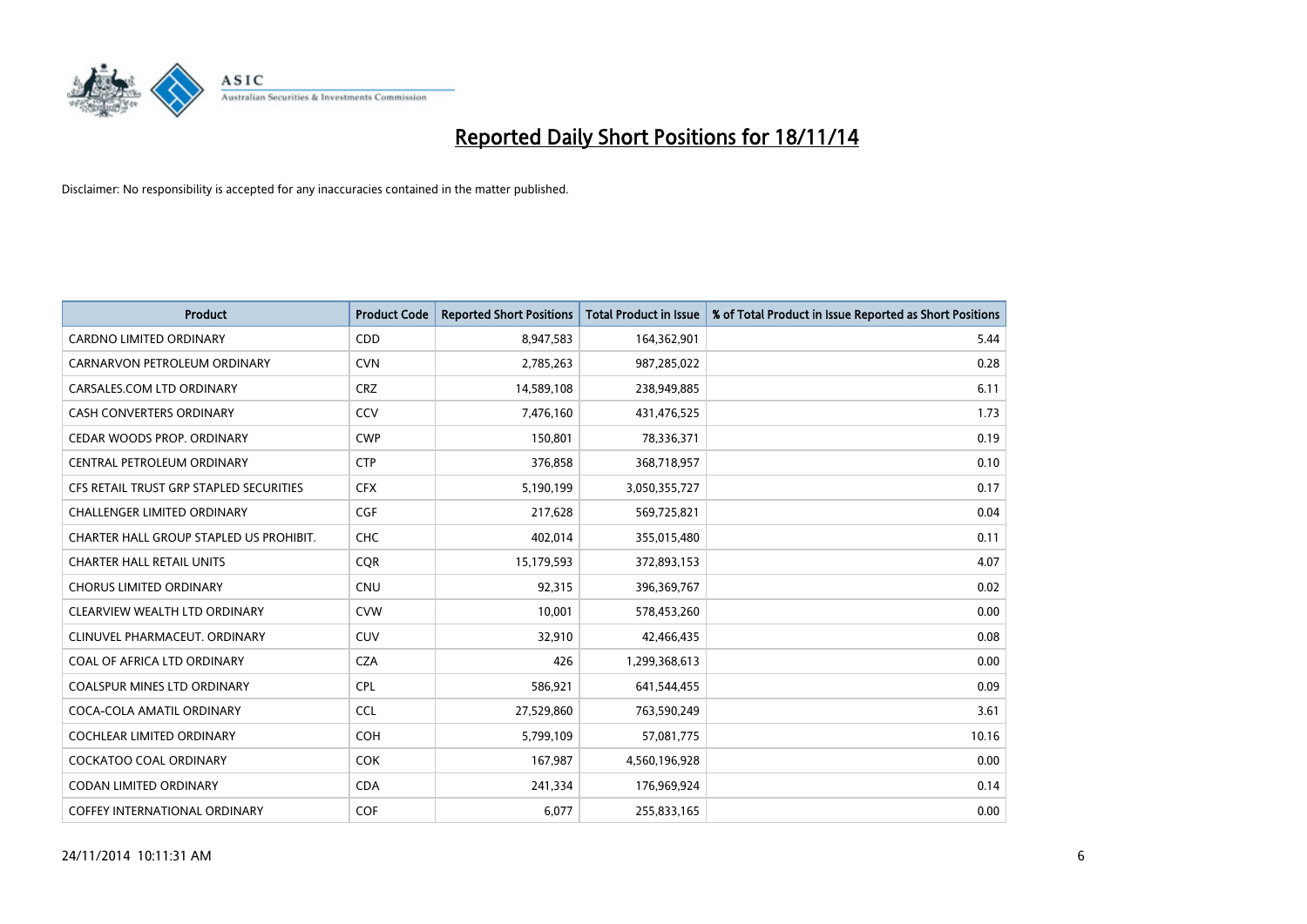

| Product                                 | <b>Product Code</b> | <b>Reported Short Positions</b> | <b>Total Product in Issue</b> | % of Total Product in Issue Reported as Short Positions |
|-----------------------------------------|---------------------|---------------------------------|-------------------------------|---------------------------------------------------------|
| <b>COKAL LTD ORDINARY</b>               | <b>CKA</b>          | 6,820                           | 471,487,926                   | 0.00                                                    |
| <b>COLLECTION HOUSE ORDINARY</b>        | <b>CLH</b>          | 3,622,799                       | 130,443,227                   | 2.78                                                    |
| <b>COLLINS FOODS LTD ORDINARY</b>       | <b>CKF</b>          | 100,000                         | 93,000,003                    | 0.11                                                    |
| COMMONWEALTH BANK, ORDINARY             | <b>CBA</b>          | 18,800,100                      | 1,621,319,194                 | 1.16                                                    |
| <b>COMPASS RESOURCES ORDINARY</b>       | <b>CMR</b>          | 7,472                           | 1,403,744,100                 | 0.00                                                    |
| <b>COMPUTERSHARE LTD ORDINARY</b>       | <b>CPU</b>          | 5,373,401                       | 556,203,079                   | 0.97                                                    |
| <b>COOPER ENERGY LTD ORDINARY</b>       | <b>COE</b>          | 118,310                         | 329,235,509                   | 0.04                                                    |
| <b>CORP TRAVEL LIMITED ORDINARY</b>     | <b>CTD</b>          | 245,857                         | 90,517,621                    | 0.27                                                    |
| <b>COVER-MORE GRP LTD ORDINARY</b>      | <b>CVO</b>          | 5,096,273                       | 317,750,000                   | 1.60                                                    |
| <b>CREDIT CORP GROUP ORDINARY</b>       | <b>CCP</b>          | 503,765                         | 46,296,407                    | 1.09                                                    |
| <b>CROMWELL PROP STAPLED SECURITIES</b> | <b>CMW</b>          | 4,812,103                       | 1,735,299,783                 | 0.28                                                    |
| <b>CROWE HORWATH AUS ORDINARY</b>       | <b>CRH</b>          | 1,510,393                       | 273,005,429                   | 0.55                                                    |
| <b>CROWN RESORTS LTD ORDINARY</b>       | <b>CWN</b>          | 9,996,945                       | 728,394,185                   | 1.37                                                    |
| <b>CSG LIMITED ORDINARY</b>             | CSV                 | 295,195                         | 279,648,511                   | 0.11                                                    |
| <b>CSL LIMITED ORDINARY</b>             | <b>CSL</b>          | 1,356,898                       | 475,265,536                   | 0.29                                                    |
| <b>CSR LIMITED ORDINARY</b>             | <b>CSR</b>          | 11,933,824                      | 506,000,315                   | 2.36                                                    |
| <b>CUDECO LIMITED ORDINARY</b>          | CDU                 | 8,749,174                       | 235,425,143                   | 3.72                                                    |
| DATA#3 LIMITED ORDINARY                 | <b>DTL</b>          | 41,759                          | 153,974,950                   | 0.03                                                    |
| DECMIL GROUP LIMITED ORDINARY           | <b>DCG</b>          | 1,593,405                       | 168,657,794                   | 0.94                                                    |
| DEEP YELLOW LIMITED ORDINARY            | <b>DYL</b>          | 1,002                           | 1,891,494,412                 | 0.00                                                    |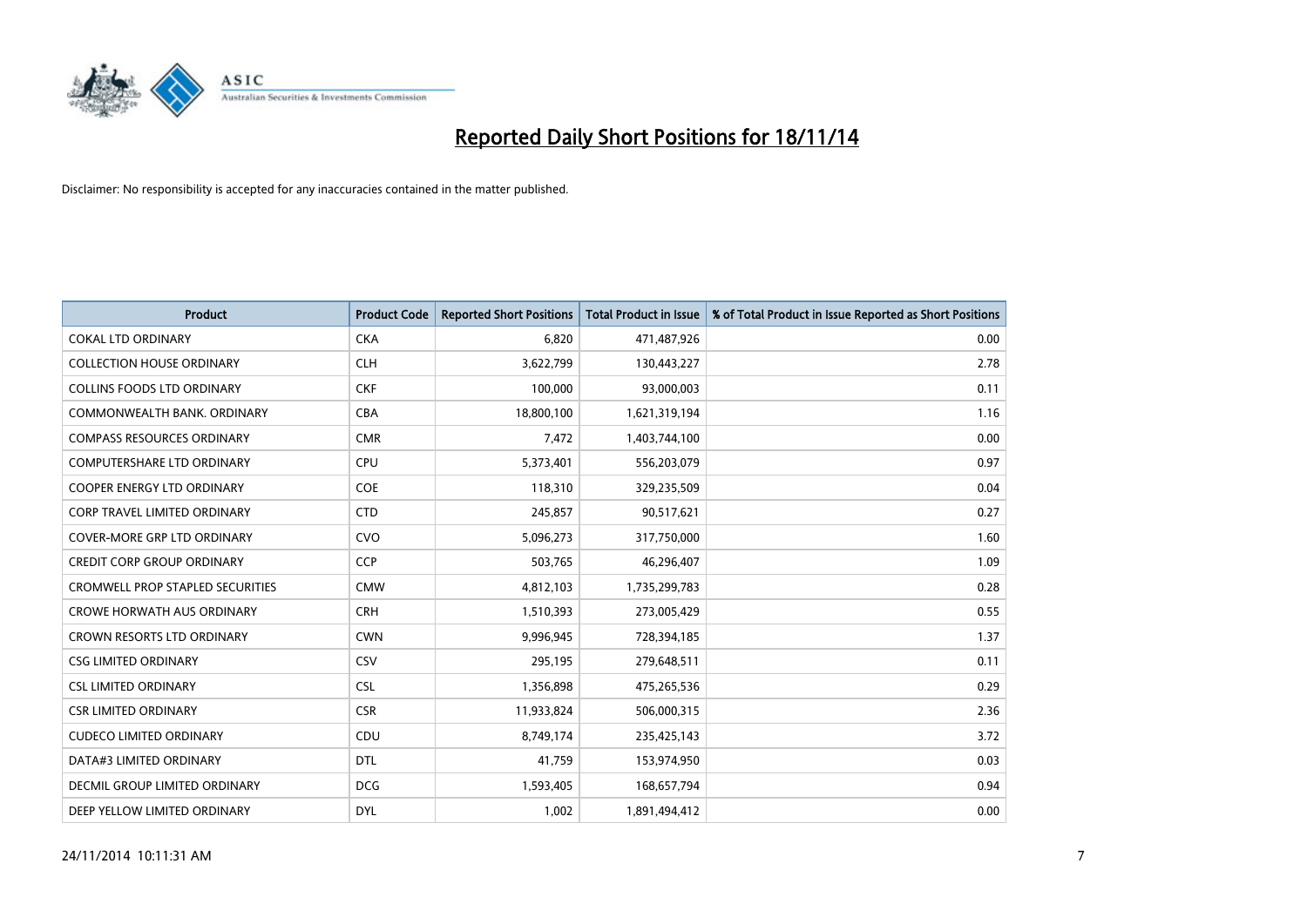

| <b>Product</b>                            | <b>Product Code</b> | <b>Reported Short Positions</b> | <b>Total Product in Issue</b> | % of Total Product in Issue Reported as Short Positions |
|-------------------------------------------|---------------------|---------------------------------|-------------------------------|---------------------------------------------------------|
| DEVINE LIMITED ORDINARY                   | <b>DVN</b>          | 2.000                           | 158,730,556                   | 0.00                                                    |
| DEXUS PROPERTY GROUP STAPLED UNIT DEF SET | <b>DXSDA</b>        | 153,551                         | 905,518,469                   | 0.02                                                    |
| DEXUS PROPERTY GROUP STAPLED UNITS        | <b>DXS</b>          | 1,715,949                       | 905,531,797                   | 0.19                                                    |
| DICK SMITH HLDGS ORDINARY                 | <b>DSH</b>          | 17,297,700                      | 236,511,364                   | 7.31                                                    |
| DISCOVERY METALS LTD ORDINARY             | <b>DML</b>          | 1,247,631                       | 644,039,581                   | 0.19                                                    |
| DOMINO PIZZA ENTERPR ORDINARY             | <b>DMP</b>          | 1,115,979                       | 86,160,773                    | 1.30                                                    |
| DONACO INTERNATIONAL ORDINARY             | <b>DNA</b>          | 6,555,711                       | 461,278,352                   | 1.42                                                    |
| DORAY MINERALS LTD ORDINARY               | <b>DRM</b>          | 145,570                         | 165,834,256                   | 0.09                                                    |
| DOWNER EDI LIMITED ORDINARY               | <b>DOW</b>          | 23,075,072                      | 435,399,975                   | 5.30                                                    |
| DRILLSEARCH ENERGY ORDINARY               | <b>DLS</b>          | 15,053,033                      | 461,101,450                   | 3.26                                                    |
| DUET GROUP STAPLED US PROHIBIT.           | <b>DUE</b>          | 11,266,426                      | 1,327,719,444                 | 0.85                                                    |
| DULUXGROUP LIMITED ORDINARY               | <b>DLX</b>          | 3,425,674                       | 383,503,942                   | 0.89                                                    |
| ECHO ENTERTAINMENT ORDINARY               | <b>EGP</b>          | 3,155,165                       | 825,672,730                   | 0.38                                                    |
| <b>ELDERS LIMITED ORDINARY</b>            | <b>ELD</b>          | 21,128,438                      | 837,232,507                   | 2.52                                                    |
| ELEMENTAL MINERALS ORDINARY               | <b>ELM</b>          | 94,536                          | 381,850,877                   | 0.02                                                    |
| <b>EMECO HOLDINGS ORDINARY</b>            | <b>EHL</b>          | 9,462,683                       | 599,675,707                   | 1.58                                                    |
| ENERGY RESOURCES ORDINARY 'A'             | ERA                 | 11,404,839                      | 517,725,062                   | 2.20                                                    |
| <b>ENERGY WORLD CORPOR. ORDINARY</b>      | <b>EWC</b>          | 46,739,475                      | 1,734,166,672                 | 2.70                                                    |
| <b>ENVESTRA LIMITED ORDINARY</b>          | <b>ENV</b>          | 33,495                          | 1,796,808,474                 | 0.00                                                    |
| EQUATORIAL RES LTD ORDINARY               | EQX                 | 33                              | 122,185,353                   | 0.00                                                    |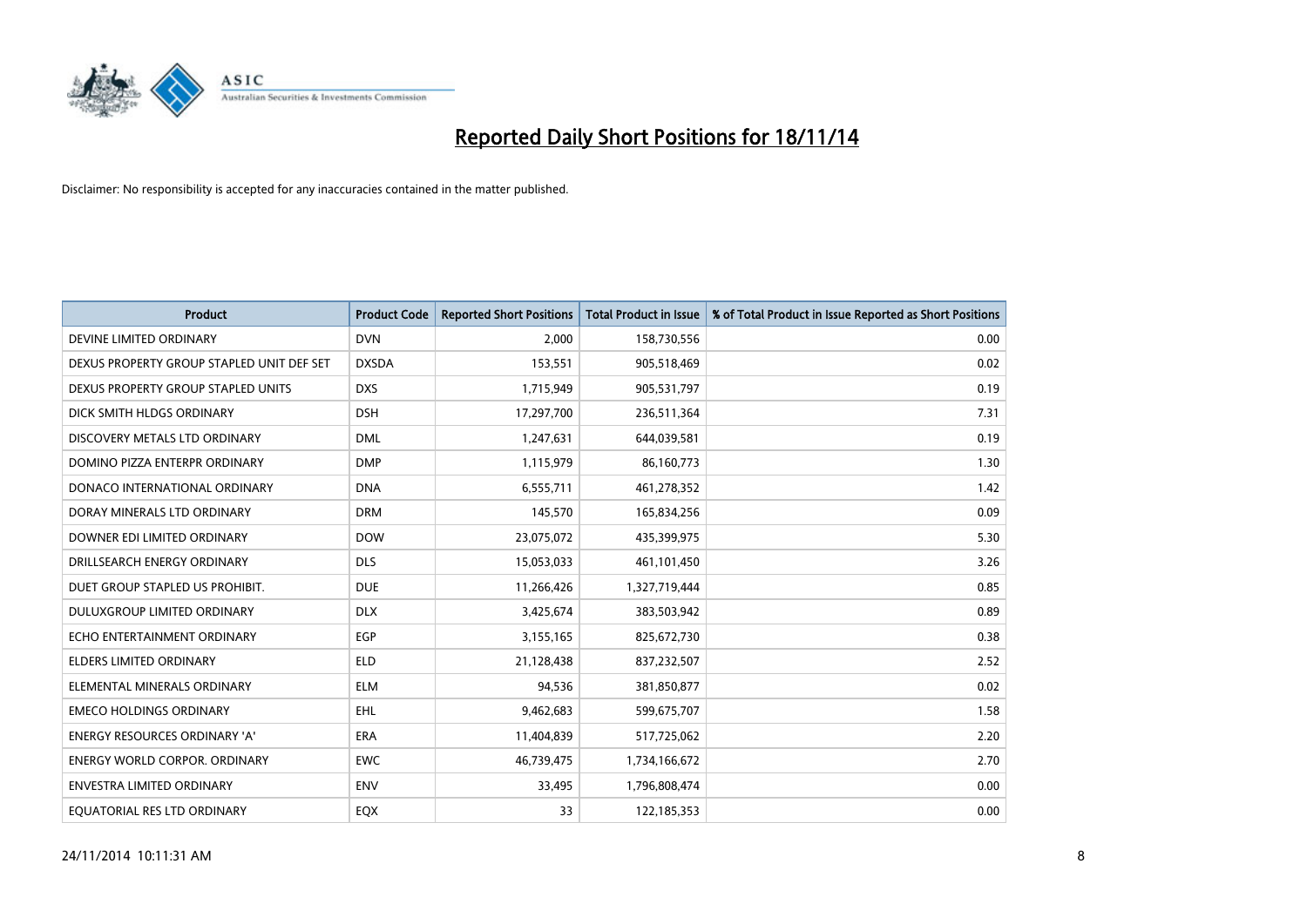

| <b>Product</b>                         | <b>Product Code</b> | <b>Reported Short Positions</b> | <b>Total Product in Issue</b> | % of Total Product in Issue Reported as Short Positions |
|----------------------------------------|---------------------|---------------------------------|-------------------------------|---------------------------------------------------------|
| EQUITY TRUSTEES ORDINARY               | EQT                 | 23,484                          | 19,269,445                    | 0.12                                                    |
| ERM POWER LIMITED ORDINARY             | EPW                 | 764,717                         | 241,477,698                   | 0.32                                                    |
| EVOLUTION MINING LTD ORDINARY          | <b>EVN</b>          | 44,116,123                      | 714,921,647                   | 6.17                                                    |
| FAIRFAX MEDIA LTD ORDINARY             | <b>FXI</b>          | 56,913,034                      | 2,351,955,725                 | 2.42                                                    |
| <b>FANTASTIC HOLDINGS ORDINARY</b>     | <b>FAN</b>          | 14,658                          | 103,257,398                   | 0.01                                                    |
| <b>FAR LTD ORDINARY</b>                | <b>FAR</b>          | 8,837,045                       | 3,126,808,427                 | 0.28                                                    |
| FEDERATION CNTRES ORD/UNIT STAPLED SEC | FDC                 | 625,729                         | 1,427,641,565                 | 0.04                                                    |
| FEDERATION CNTRES STAPLED SEC. DEF SET | <b>FDCDA</b>        | 1,152                           | 1,427,641,565                 | 0.00                                                    |
| FISHER & PAYKEL H. ORDINARY            | <b>FPH</b>          | 44,736                          | 556,469,410                   | 0.01                                                    |
| FLEETWOOD CORP ORDINARY                | <b>FWD</b>          | 1,560,917                       | 60,679,412                    | 2.57                                                    |
| FLETCHER BUILDING ORDINARY             | <b>FBU</b>          | 1,938,319                       | 687,854,788                   | 0.28                                                    |
| FLEXIGROUP LIMITED ORDINARY            | <b>FXL</b>          | 4,945,867                       | 304,096,060                   | 1.63                                                    |
| FLIGHT CENTRE TRAVEL ORDINARY          | <b>FLT</b>          | 6,307,990                       | 100,712,408                   | 6.26                                                    |
| FLINDERS MINES LTD ORDINARY            | <b>FMS</b>          | 65,000                          | 2,400,995,602                 | 0.00                                                    |
| <b>FOCUS MINERALS LTD ORDINARY</b>     | <b>FML</b>          | 10,829,238                      | 9,137,375,877                 | 0.12                                                    |
| <b>FOLKESTONE EDU TRUST UNITS</b>      | <b>FET</b>          | 1,708,217                       | 205,992,922                   | 0.83                                                    |
| FONTERRA SHARE FUND ORDINARY UNITS     | <b>FSF</b>          | 439,789                         | 120,626,791                   | 0.36                                                    |
| FORTESCUE METALS GRP ORDINARY          | <b>FMG</b>          | 286,576,140                     | 3,113,798,151                 | 9.20                                                    |
| FREEDOM FOOD LTD ORDINARY              | <b>FNP</b>          | 58,325                          | 152,689,663                   | 0.04                                                    |
| <b>FUNTASTIC LIMITED ORDINARY</b>      | <b>FUN</b>          | 370,000                         | 669,869,723                   | 0.06                                                    |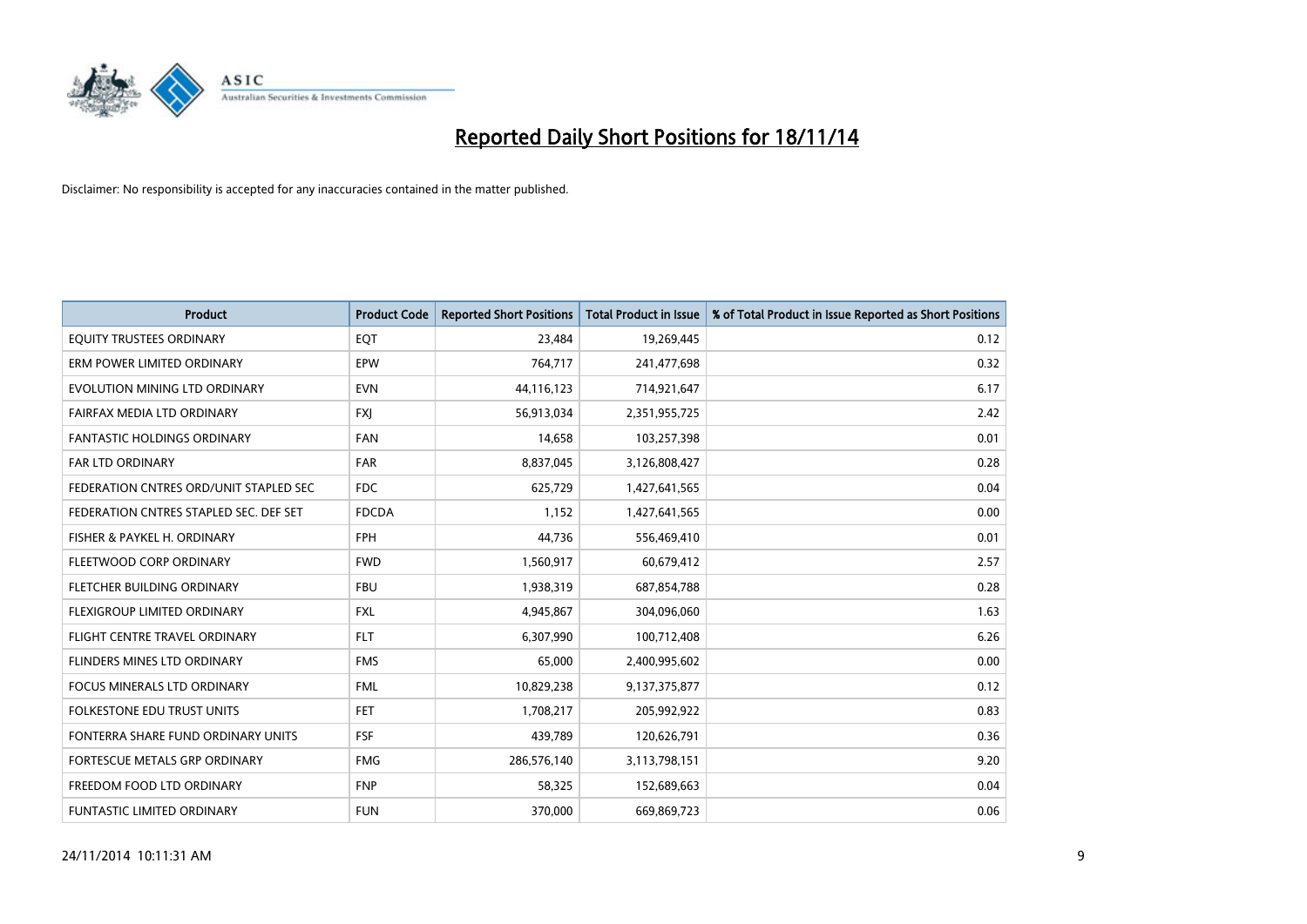

| <b>Product</b>                                   | <b>Product Code</b> | <b>Reported Short Positions</b> | <b>Total Product in Issue</b> | % of Total Product in Issue Reported as Short Positions |
|--------------------------------------------------|---------------------|---------------------------------|-------------------------------|---------------------------------------------------------|
| <b>G.U.D. HOLDINGS ORDINARY</b>                  | GUD                 | 2,592,251                       | 70,939,492                    | 3.65                                                    |
| <b>G8 EDUCATION LIMITED ORDINARY</b>             | <b>GEM</b>          | 10,867,175                      | 353,691,630                   | 3.07                                                    |
| <b>GALAXY RESOURCES ORDINARY</b>                 | <b>GXY</b>          | 1,436,403                       | 1,064,496,654                 | 0.13                                                    |
| <b>GBST HOLDINGS ORDINARY</b>                    | <b>GBT</b>          | 12,274                          | 66,561,725                    | 0.02                                                    |
| <b>GDI PROPERTY GRP STAPLED SECURITIES</b>       | GDI                 | 399,163                         | 567,575,025                   | 0.07                                                    |
| <b>GENESIS ENERGY LTD ORDINARY</b>               | <b>GNE</b>          | 1,000                           | 1,000,000,000                 | 0.00                                                    |
| <b>GENTRACK GROUP LTD ORDINARY</b>               | <b>GTK</b>          | 2,926                           | 72,699,510                    | 0.00                                                    |
| <b>GENWORTH MORTGAGE ORDINARY</b>                | <b>GMA</b>          | 6,837,074                       | 650,000,000                   | 1.05                                                    |
| <b>GEODYNAMICS LIMITED ORDINARY</b>              | GDY                 | 819                             | 435,880,130                   | 0.00                                                    |
| <b>GINDALBIE METALS LTD ORDINARY</b>             | GBG                 | 34,501,672                      | 1,495,306,811                 | 2.31                                                    |
| <b>GOLD ROAD RES LTD ORDINARY</b>                | GOR                 | 2,094,426                       | 592,811,895                   | 0.35                                                    |
| <b>GOODMAN FIELDER, ORDINARY</b>                 | <b>GFF</b>          | 4,962,207                       | 1,955,559,207                 | 0.25                                                    |
| <b>GOODMAN GROUP STAPLED</b>                     | <b>GMG</b>          | 7,734,455                       | 1,745,460,061                 | 0.44                                                    |
| <b>GPT GROUP STAPLED SEC.</b>                    | <b>GPT</b>          | 5,665,110                       | 1,685,460,955                 | 0.34                                                    |
| <b>GRAINCORP LIMITED A CLASS ORDINARY</b>        | <b>GNC</b>          | 10,421,846                      | 228,855,628                   | 4.55                                                    |
| <b>GRANGE RESOURCES. ORDINARY</b>                | GRR                 | 8,569,573                       | 1,157,097,869                 | 0.74                                                    |
| <b>GREENCROSS LIMITED ORDINARY</b>               | GXL                 | 2,660,420                       | 111,447,503                   | 2.39                                                    |
| <b>GREENLAND MIN EN LTD ORDINARY</b>             | GGG                 | 459,977                         | 669,389,552                   | 0.07                                                    |
| <b>GREENLAND MIN EN LTD RIGHTS 26-JUN-14</b>     | GGGR                | 3,842                           | 88,685,050                    | 0.00                                                    |
| <b>GROWTHPOINT PROPERTY ORD/UNIT STAPLED SEC</b> | GOZ                 | 831,683                         | 554,562,240                   | 0.15                                                    |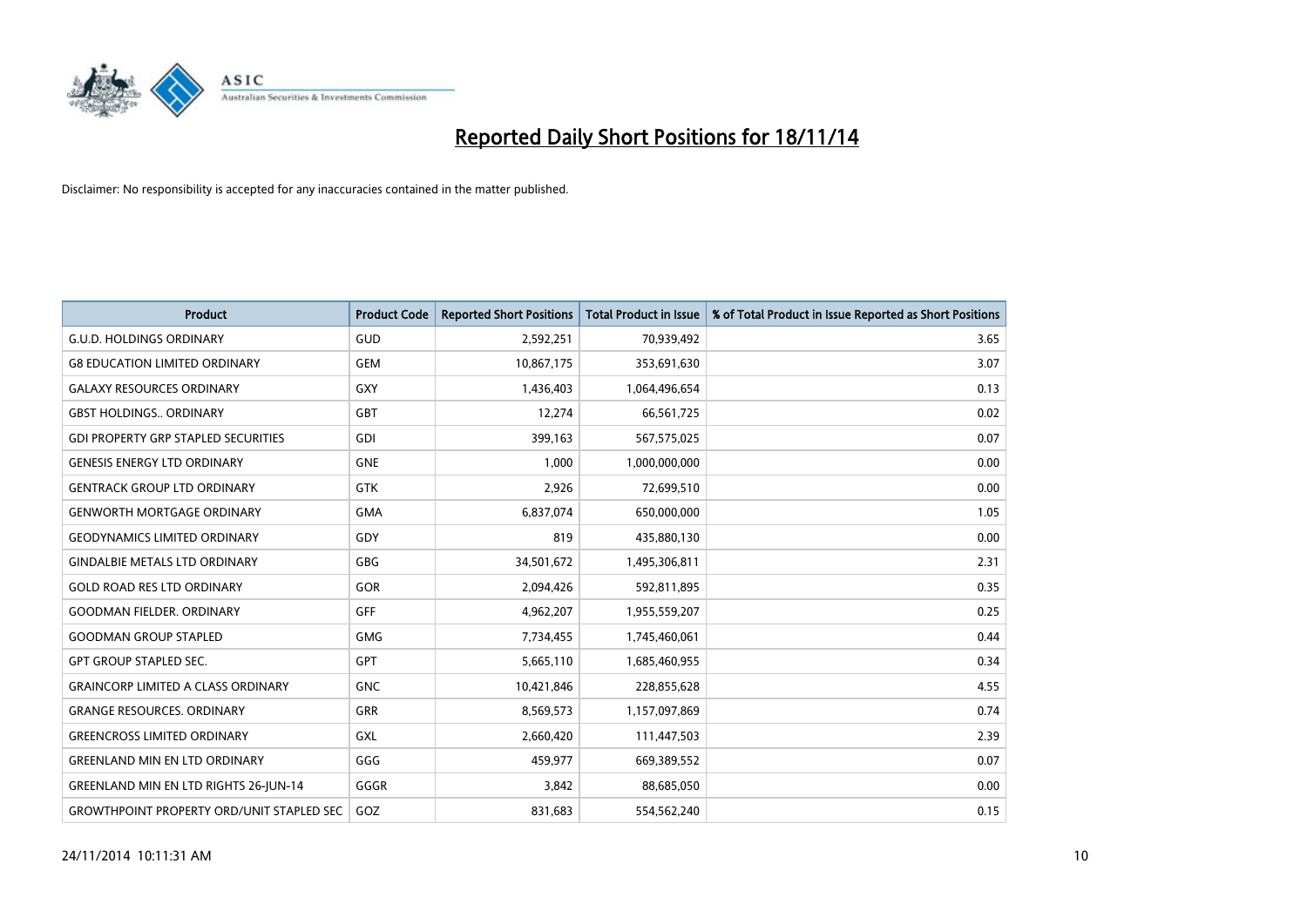

| <b>Product</b>                       | <b>Product Code</b> | <b>Reported Short Positions</b> | <b>Total Product in Issue</b> | % of Total Product in Issue Reported as Short Positions |
|--------------------------------------|---------------------|---------------------------------|-------------------------------|---------------------------------------------------------|
| <b>GRYPHON MINERALS LTD ORDINARY</b> | GRY                 | 2,364,218                       | 401,185,424                   | 0.59                                                    |
| <b>GUILDFORD COAL LTD ORDINARY</b>   | <b>GUF</b>          | 77,890                          | 845,205,594                   | 0.01                                                    |
| <b>GWA GROUP LTD ORDINARY</b>        | <b>GWA</b>          | 13,677,921                      | 306,533,770                   | 4.46                                                    |
| HANSEN TECHNOLOGIES ORDINARY         | <b>HSN</b>          | 11,209                          | 163,214,381                   | 0.01                                                    |
| HARVEY NORMAN ORDINARY               | <b>HVN</b>          | 42,244,985                      | 1,062,316,784                 | 3.98                                                    |
| HEALTHSCOPE LIMITED. ORDINARY        | <b>HSO</b>          | 2,472,337                       | 1,732,094,838                 | 0.14                                                    |
| <b>HENDERSON GROUP CDI 1:1</b>       | HGG                 | 6,624,556                       | 773,175,573                   | 0.86                                                    |
| <b>HFA HOLDINGS LIMITED ORDINARY</b> | <b>HFA</b>          | 3,809                           | 162,147,897                   | 0.00                                                    |
| <b>HIGHLANDS PACIFIC ORDINARY</b>    | <b>HIG</b>          | 3,153                           | 918,694,336                   | 0.00                                                    |
| HILLGROVE RES LTD ORDINARY           | <b>HGO</b>          | 96,258                          | 147,711,123                   | 0.07                                                    |
| <b>HILLS LTD ORDINARY</b>            | <b>HIL</b>          | 1,135,739                       | 231,985,526                   | 0.49                                                    |
| HORIZON OIL LIMITED ORDINARY         | <b>HZN</b>          | 32,819,057                      | 1,301,981,265                 | 2.52                                                    |
| <b>HOTEL PROPERTY STAPLED</b>        | <b>HPI</b>          | 63,973                          | 146, 105, 439                 | 0.04                                                    |
| HUON AQUACULTURE GRP ORDINARY        | <b>HUO</b>          | 905,091                         | 87,337,207                    | 1.04                                                    |
| <b>ICAR ASIA LTD ORDINARY</b>        | ICQ                 | 512,180                         | 193,188,846                   | 0.27                                                    |
| <b>ICON ENERGY LIMITED ORDINARY</b>  | <b>ICN</b>          | 100,000                         | 615,774,351                   | 0.02                                                    |
| <b>IINET LIMITED ORDINARY</b>        | <b>IIN</b>          | 7,817,991                       | 162,163,526                   | 4.82                                                    |
| ILUKA RESOURCES ORDINARY             | ILU                 | 30,481,915                      | 418,700,517                   | 7.28                                                    |
| <b>IMDEX LIMITED ORDINARY</b>        | <b>IMD</b>          | 2,534,825                       | 216,203,136                   | 1.17                                                    |
| IMF BENTHAM LTD ORDINARY             | <b>IMF</b>          | 4,474,096                       | 166,580,957                   | 2.69                                                    |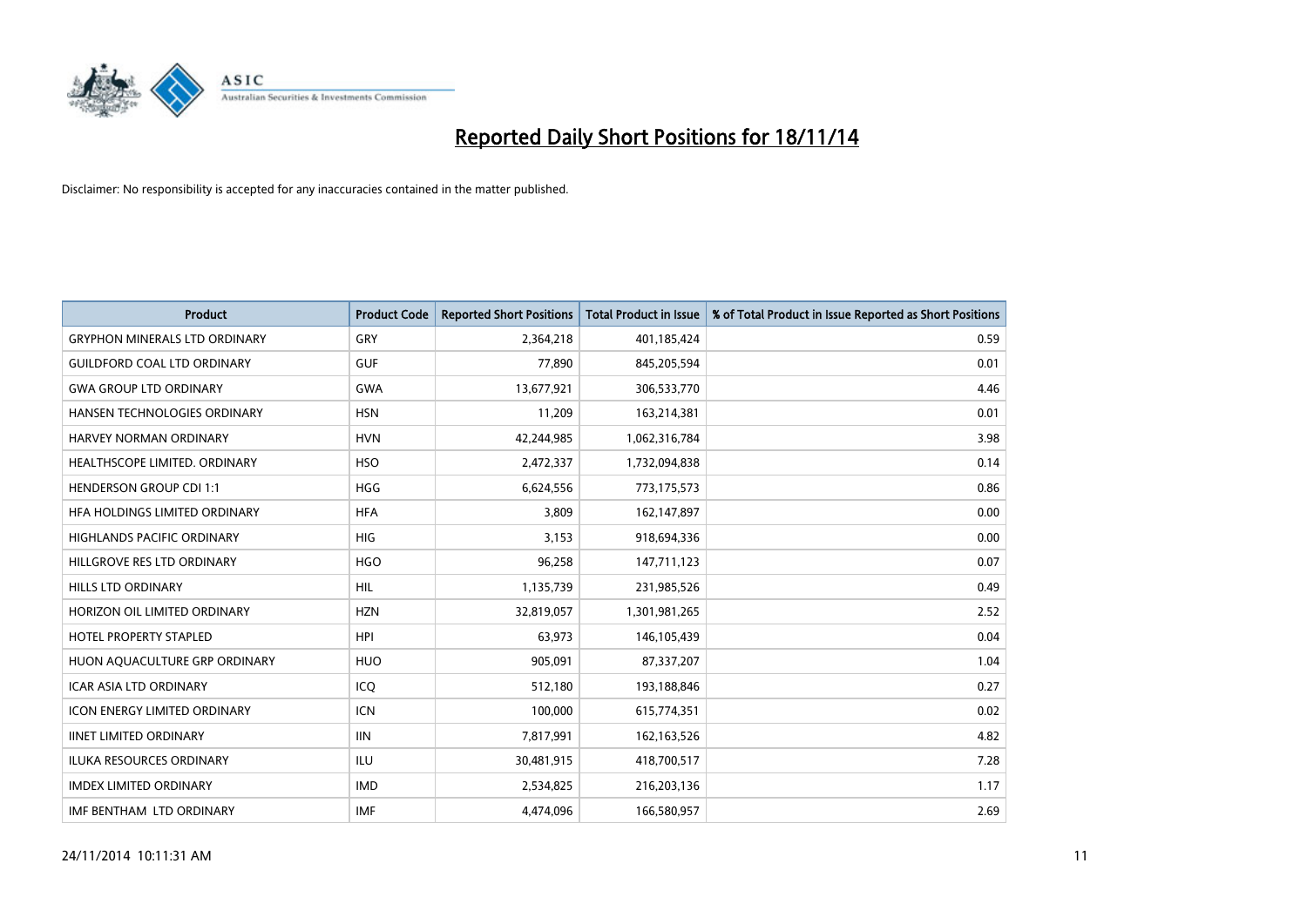

| <b>Product</b>                                  | <b>Product Code</b> | <b>Reported Short Positions</b> | <b>Total Product in Issue</b> | % of Total Product in Issue Reported as Short Positions |
|-------------------------------------------------|---------------------|---------------------------------|-------------------------------|---------------------------------------------------------|
| IMX RESOURCES LTD ORDINARY                      | <b>IXR</b>          | 1                               | 507,497,146                   | 0.00                                                    |
| <b>INCITEC PIVOT ORDINARY</b>                   | IPL                 | 39,239,884                      | 1,654,998,197                 | 2.37                                                    |
| <b>INDEPENDENCE GROUP ORDINARY</b>              | <b>IGO</b>          | 1,444,922                       | 234,256,573                   | 0.62                                                    |
| INDOPHIL RESOURCES ORDINARY                     | <b>IRN</b>          | 5,733,725                       | 1,203,146,194                 | 0.48                                                    |
| <b>INDUSTRIA REIT STAPLED</b>                   | <b>IDR</b>          | 304,272                         | 125,000,001                   | 0.24                                                    |
| <b>INFIGEN ENERGY STAPLED SECURITIES</b>        | <b>IFN</b>          | 2,684,305                       | 767,887,581                   | 0.35                                                    |
| <b>INFOMEDIA LTD ORDINARY</b>                   | <b>IFM</b>          | 1,194,989                       | 306,954,355                   | 0.39                                                    |
| <b>INGENIA GROUP STAPLED SECURITIES</b>         | <b>INA</b>          | 5,670,407                       | 878,851,911                   | 0.65                                                    |
| <b>INSURANCE AUSTRALIA ORDINARY</b>             | IAG                 | 13,266,490                      | 2,341,618,048                 | 0.57                                                    |
| <b>INTREPID MINES ORDINARY</b>                  | <b>IAU</b>          | 5,163,535                       | 557,654,880                   | 0.93                                                    |
| <b>INVESTA OFFICE FUND STAPLED SECURITIES</b>   | <b>IOF</b>          | 546,548                         | 614,047,458                   | 0.09                                                    |
| <b>INVOCARE LIMITED ORDINARY</b>                | <b>IVC</b>          | 4,467,370                       | 110,030,298                   | 4.06                                                    |
| <b>IOOF HOLDINGS LTD ORDINARY</b>               | IFL                 | 13,535,283                      | 300,133,752                   | 4.51                                                    |
| <b>IPROPERTY GROUP LTD ORDINARY</b>             | <b>IPP</b>          | 1,769,031                       | 181,703,204                   | 0.97                                                    |
| <b>IRESS LIMITED ORDINARY</b>                   | <b>IRE</b>          | 5,602,261                       | 159,097,319                   | 3.52                                                    |
| <b>ISELECT LTD ORDINARY</b>                     | <b>ISU</b>          | 811,704                         | 261,489,894                   | 0.31                                                    |
| <b>ISENTIA GROUP LTD ORDINARY</b>               | <b>ISD</b>          | 143,620                         | 200,000,001                   | 0.07                                                    |
| <b>ISENTRIC LTD. ORDINARY</b>                   | ICU                 | 114,107                         | 76,746,962                    | 0.15                                                    |
| <b>IAMES HARDIE INDUST CHESS DEPOSITARY INT</b> | <b>IHX</b>          | 7,167,477                       | 444,933,946                   | 1.61                                                    |
| JAPARA HEALTHCARE LT ORDINARY                   | <b>IHC</b>          | 7,311,945                       | 263,046,592                   | 2.78                                                    |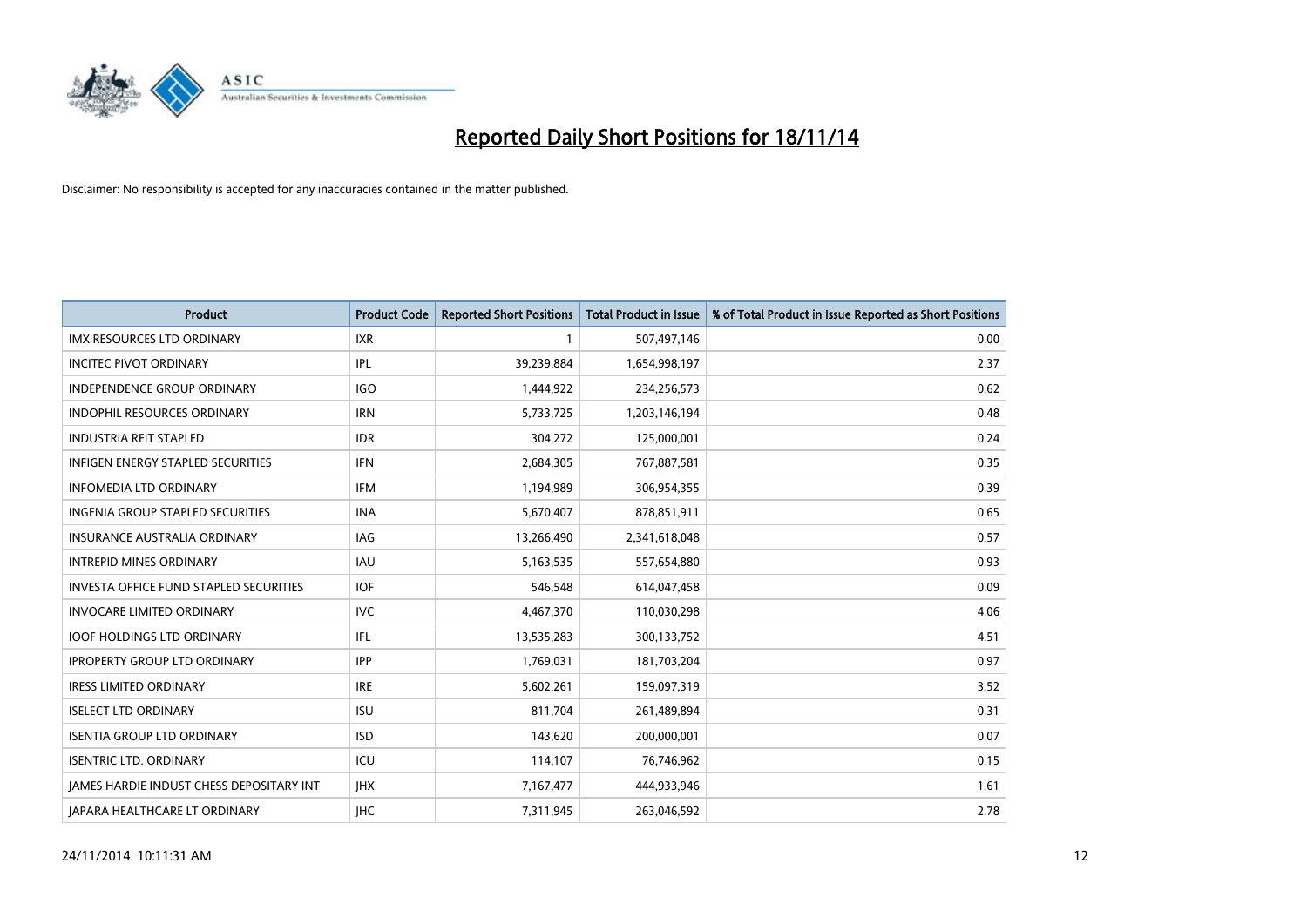

| Product                               | <b>Product Code</b> | <b>Reported Short Positions</b> | <b>Total Product in Issue</b> | % of Total Product in Issue Reported as Short Positions |
|---------------------------------------|---------------------|---------------------------------|-------------------------------|---------------------------------------------------------|
| <b>JB HI-FI LIMITED ORDINARY</b>      | <b>JBH</b>          | 12,150,584                      | 98,950,309                    | 12.28                                                   |
| KAROON GAS AUSTRALIA ORDINARY         | <b>KAR</b>          | 15,590,555                      | 250,085,718                   | 6.23                                                    |
| KATHMANDU HOLD LTD ORDINARY           | <b>KMD</b>          | 3,170,861                       | 201,318,944                   | 1.58                                                    |
| <b>KBL MINING LIMITED ORDINARY</b>    | <b>KBL</b>          | 1,820                           | 393,535,629                   | 0.00                                                    |
| KINGSGATE CONSOLID, ORDINARY          | <b>KCN</b>          | 24,589,674                      | 223,584,937                   | 11.00                                                   |
| KINGSROSE MINING LTD ORDINARY         | <b>KRM</b>          | 427,766                         | 358,611,493                   | 0.12                                                    |
| <b>KOGI IRON LTD ORDINARY</b>         | <b>KFE</b>          | 2,361,553                       | 376,669,836                   | 0.63                                                    |
| LEIGHTON HOLDINGS ORDINARY            | LEI                 | 5,661,031                       | 338,503,563                   | 1.67                                                    |
| LEND LEASE GROUP UNIT/ORD STAPLED     | <b>LLC</b>          | 2,121,687                       | 579,596,726                   | 0.37                                                    |
| LIQUEFIED NATURAL ORDINARY            | LNG                 | 7,834,703                       | 461,923,201                   | 1.70                                                    |
| LONESTAR RESO LTD ORDINARY            | <b>LNR</b>          | 1,027,744                       | 752,187,211                   | 0.14                                                    |
| LUCAPA DIAMOND LTD ORDINARY           | LOM                 | 26,082                          | 181,866,631                   | 0.01                                                    |
| LYNAS CORPORATION ORDINARY            | <b>LYC</b>          | 91,777,132                      | 3,370,903,974                 | 2.72                                                    |
| <b>M2 GRP LTD ORDINARY</b>            | <b>MTU</b>          | 3,142,685                       | 181,905,060                   | 1.73                                                    |
| MACA LIMITED ORDINARY                 | <b>MLD</b>          | 518,903                         | 232,676,373                   | 0.22                                                    |
| MACMAHON HOLDINGS ORDINARY            | MAH                 | 380,895                         | 1,261,699,966                 | 0.03                                                    |
| MACO ATLAS ROADS GRP ORDINARY STAPLED | <b>MQA</b>          | 9,975,671                       | 511,538,852                   | 1.95                                                    |
| MACQUARIE GROUP LTD ORDINARY          | <b>MOG</b>          | 3,459,902                       | 321,207,154                   | 1.08                                                    |
| MAGELLAN FIN GRP LTD ORDINARY         | <b>MFG</b>          | 3,251,360                       | 159,818,691                   | 2.03                                                    |
| MANTRA GROUP LTD ORDINARY             | <b>MTR</b>          | 3,805,353                       | 249,471,229                   | 1.53                                                    |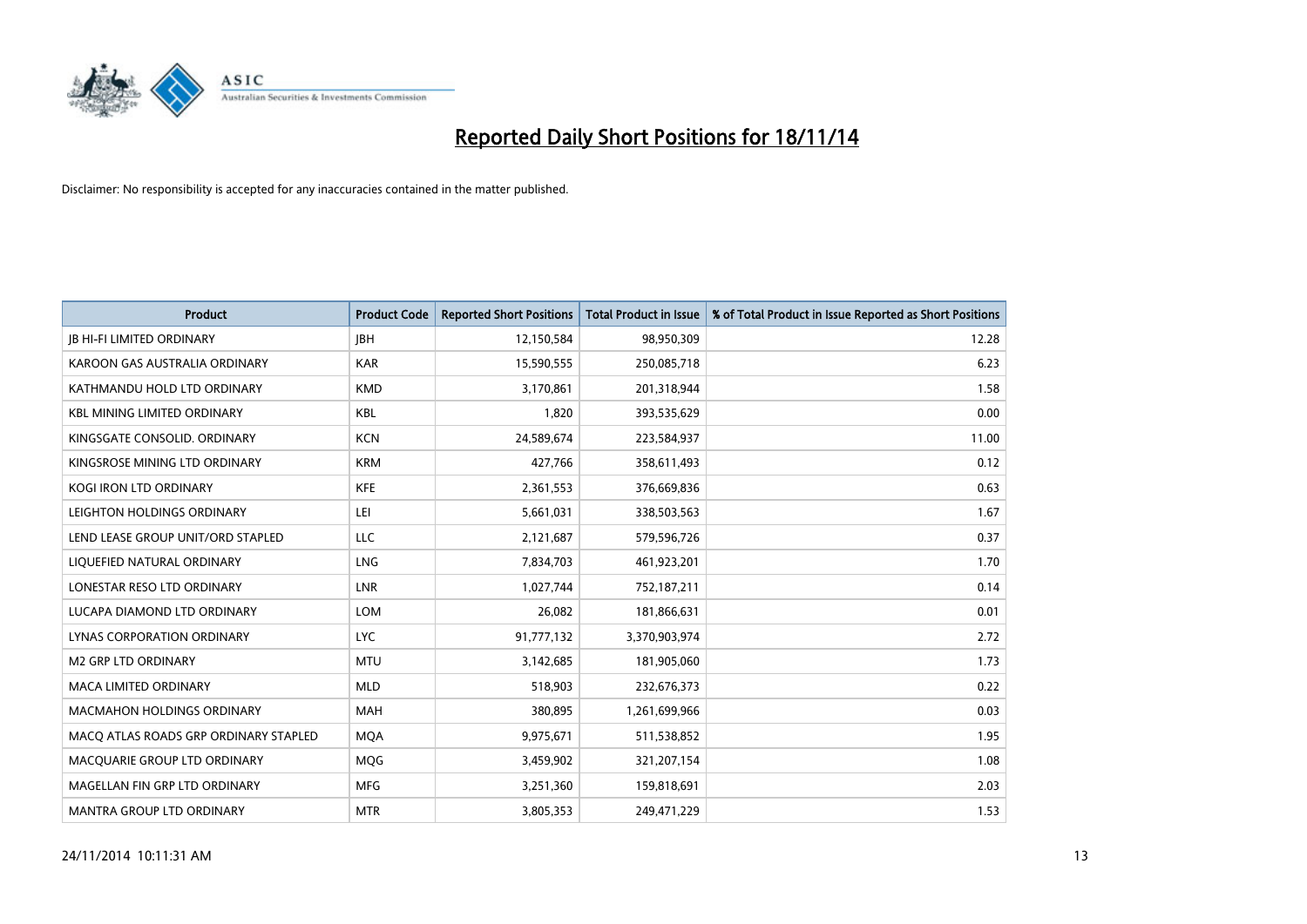

| <b>Product</b>                       | <b>Product Code</b> | <b>Reported Short Positions</b> | <b>Total Product in Issue</b> | % of Total Product in Issue Reported as Short Positions |
|--------------------------------------|---------------------|---------------------------------|-------------------------------|---------------------------------------------------------|
| <b>MATRIX C &amp; E LTD ORDINARY</b> | <b>MCE</b>          | 2,610,432                       | 94,555,428                    | 2.76                                                    |
| <b>MAVERICK DRILLING ORDINARY</b>    | <b>MAD</b>          | 2,599,050                       | 544,321,602                   | 0.48                                                    |
| <b>MAXITRANS INDUSTRIES ORDINARY</b> | <b>MXI</b>          | 14,089                          | 185,075,653                   | 0.01                                                    |
| MAYNE PHARMA LTD ORDINARY            | <b>MYX</b>          | 10,839,927                      | 587,948,337                   | 1.84                                                    |
| MCMILLAN SHAKESPEARE ORDINARY        | <b>MMS</b>          | 811,308                         | 77,525,801                    | 1.05                                                    |
| MCPHERSON'S LTD ORDINARY             | <b>MCP</b>          | 10,010                          | 95,434,645                    | 0.01                                                    |
| MEDUSA MINING LTD ORDINARY           | <b>MML</b>          | 18,206,928                      | 207,794,301                   | 8.76                                                    |
| MERIDIAN ENERGY INSTALMENT RECEIPTS  | <b>MEZCA</b>        | 200,000                         | 1,255,413,626                 | 0.02                                                    |
| <b>MERMAID MARINE ORDINARY</b>       | <b>MRM</b>          | 19,429,060                      | 368,666,221                   | 5.27                                                    |
| MESOBLAST LIMITED ORDINARY           | <b>MSB</b>          | 21,130,787                      | 321,696,029                   | 6.57                                                    |
| METALS X LIMITED ORDINARY            | <b>MLX</b>          | 2,540,110                       | 1,655,826,110                 | 0.15                                                    |
| METCASH LIMITED ORDINARY             | <b>MTS</b>          | 124,783,469                     | 903,309,574                   | 13.81                                                   |
| METMINCO LIMITED ORDINARY            | <b>MNC</b>          | 32,000                          | 1,822,614,860                 | 0.00                                                    |
| <b>MIGHTY RIVER POWER ORDINARY</b>   | <b>MYT</b>          | 3,285,133                       | 1,400,012,517                 | 0.23                                                    |
| MINCOR RESOURCES NL ORDINARY         | <b>MCR</b>          | 6,538                           | 188,208,274                   | 0.00                                                    |
| MINERAL DEPOSITS ORDINARY            | <b>MDL</b>          | 1,052,443                       | 103,676,341                   | 1.02                                                    |
| MINERAL RESOURCES. ORDINARY          | <b>MIN</b>          | 19,060,551                      | 187,270,274                   | 10.18                                                   |
| MINT WIRELESS ORDINARY               | <b>MNW</b>          | 8,268                           | 470,372,395                   | 0.00                                                    |
| MIRABELA NICKEL LTD ORDINARY         | <b>MBN</b>          | 1,887,446                       | 929,710,216                   | 0.20                                                    |
| MIRVAC GROUP STAPLED SECURITIES      | <b>MGR</b>          | 1,985,376                       | 3,697,197,370                 | 0.05                                                    |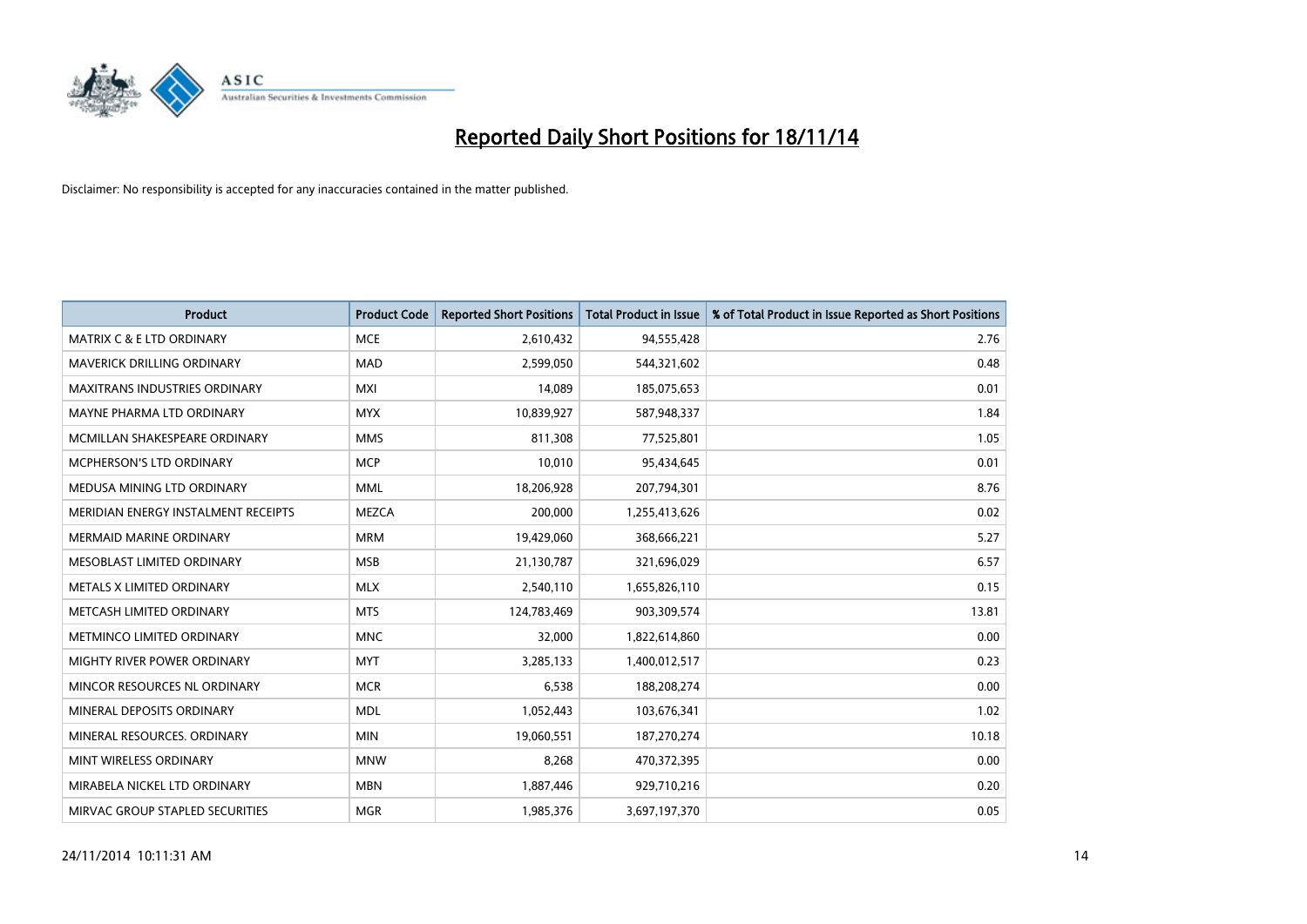

| <b>Product</b>                    | <b>Product Code</b> | <b>Reported Short Positions</b> | <b>Total Product in Issue</b> | % of Total Product in Issue Reported as Short Positions |
|-----------------------------------|---------------------|---------------------------------|-------------------------------|---------------------------------------------------------|
| MOLOPO ENERGY LTD ORDINARY        | <b>MPO</b>          | 31,118                          | 248,705,730                   | 0.01                                                    |
| MONADELPHOUS GROUP ORDINARY       | <b>MND</b>          | 7,580,929                       | 92,998,380                    | 8.15                                                    |
| MONASH IVF GROUP LTD ORDINARY     | <b>MVF</b>          | 486,352                         | 231,081,089                   | 0.21                                                    |
| MORTGAGE CHOICE LTD ORDINARY      | <b>MOC</b>          | 1,086                           | 124,216,248                   | 0.00                                                    |
| <b>MOUNT GIBSON IRON ORDINARY</b> | <b>MGX</b>          | 44,552,671                      | 1,090,805,085                 | 4.08                                                    |
| MULTIPLEX SITES SITES             | <b>MXUPA</b>        | 2,499                           | 4,500,000                     | 0.06                                                    |
| MYER HOLDINGS LTD ORDINARY        | <b>MYR</b>          | 106,325,072                     | 585,689,551                   | 18.15                                                   |
| NANOSONICS LIMITED ORDINARY       | <b>NAN</b>          | 2,442,558                       | 264,332,826                   | 0.92                                                    |
| NATIONAL AUST, BANK ORDINARY      | <b>NAB</b>          | 24,919,900                      | 2,365,795,293                 | 1.05                                                    |
| NATIONAL STORAGE STAPLED          | <b>NSR</b>          | 1,545,348                       | 290,831,660                   | 0.53                                                    |
| NAVITAS LIMITED ORDINARY          | <b>NVT</b>          | 3,253,461                       | 376,037,813                   | 0.87                                                    |
| NEARMAP LTD ORDINARY              | <b>NEA</b>          | 1,293,787                       | 338,146,101                   | 0.38                                                    |
| NEON ENERGY LIMITED ORDINARY      | <b>NEN</b>          | 140,474                         | 553,037,848                   | 0.03                                                    |
| NEW HOPE CORPORATION ORDINARY     | <b>NHC</b>          | 1,619,670                       | 830,999,449                   | 0.19                                                    |
| NEW ZEALAND OIL& GAS ORDINARY     | <b>NZO</b>          | 411,056                         | 421,098,661                   | 0.10                                                    |
| NEWCREST MINING ORDINARY          | <b>NCM</b>          | 10,588,293                      | 766,510,971                   | 1.38                                                    |
| NEWS CORP A NON-VOTING CDI        | <b>NWSLV</b>        | 44,848                          | 2,897,304                     | 1.55                                                    |
| NEWS CORP B VOTING CDI            | <b>NWS</b>          | 2,471,692                       | 23,258,606                    | 10.63                                                   |
| NEWSAT LIMITED ORDINARY           | <b>NWT</b>          | 6,777,586                       | 643,199,841                   | 1.05                                                    |
| NEXTDC LIMITED ORDINARY           | <b>NXT</b>          | 18,928,856                      | 193,154,486                   | 9.80                                                    |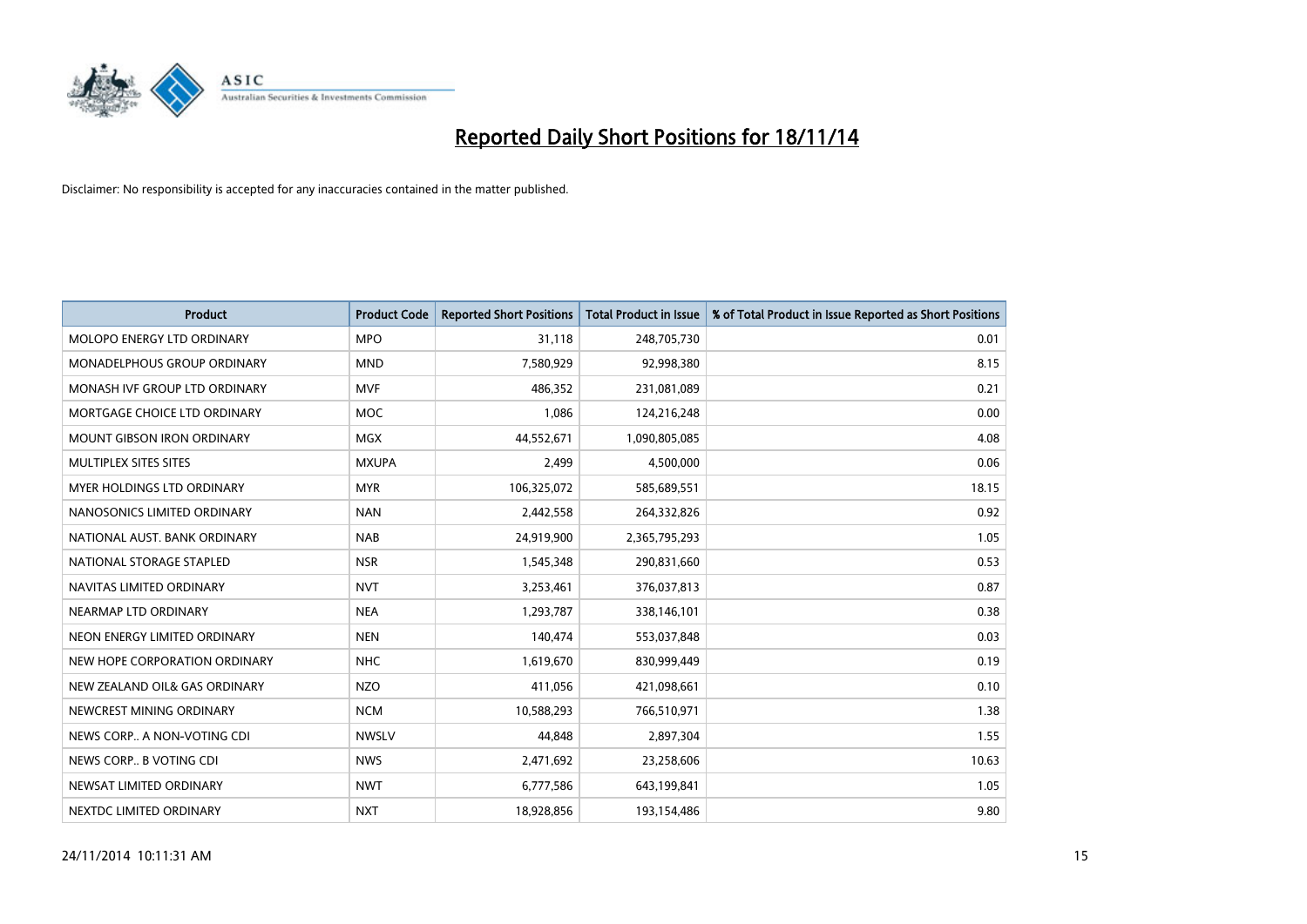

| <b>Product</b>                         | <b>Product Code</b> | <b>Reported Short Positions</b> | <b>Total Product in Issue</b> | % of Total Product in Issue Reported as Short Positions |
|----------------------------------------|---------------------|---------------------------------|-------------------------------|---------------------------------------------------------|
| NEXUS ENERGY LIMITED ORDINARY          | <b>NXS</b>          | 83,983                          | 1,330,219,459                 | 0.01                                                    |
| NIB HOLDINGS LIMITED ORDINARY          | <b>NHF</b>          | 2,399,974                       | 439,004,182                   | 0.55                                                    |
| NINE ENTERTAINMENT ORDINARY            | <b>NEC</b>          | 12,251,015                      | 940,295,023                   | 1.30                                                    |
| NOBLE MINERAL RES ORDINARY             | <b>NMG</b>          | 2,365,726                       | 666,397,952                   | 0.36                                                    |
| NORTHERN IRON LTD ORDINARY             | <b>NFE</b>          | 11,392                          | 484,405,314                   | 0.00                                                    |
| NORTHERN STAR ORDINARY                 | <b>NST</b>          | 16,684,896                      | 592,256,718                   | 2.82                                                    |
| NOVION PROPERTY GRP STAPLED SECURITIES | <b>NVN</b>          | 14, 153, 276                    | 3,050,355,727                 | 0.46                                                    |
| NRW HOLDINGS LIMITED ORDINARY          | <b>NWH</b>          | 12,175,200                      | 278,888,011                   | 4.37                                                    |
| NUFARM LIMITED ORDINARY                | <b>NUF</b>          | 9,848,073                       | 264,858,589                   | 3.72                                                    |
| NUPLEX INDUSTRIES ORDINARY             | <b>NPX</b>          | 1,000                           | 198,125,827                   | 0.00                                                    |
| OCEANAGOLD CORP. CHESS DEPOSITARY INT  | <b>OGC</b>          | 2,078,027                       | 301,520,186                   | 0.69                                                    |
| OIL SEARCH LTD ORDINARY                | OSH                 | 5,673,796                       | 1,522,692,587                 | 0.37                                                    |
| OM HOLDINGS LIMITED ORDINARY           | OMH                 | 58,082                          | 733,423,337                   | 0.01                                                    |
| ORBIS GOLD LTD ORDINARY                | <b>OBS</b>          | 10,000                          | 249,886,056                   | 0.00                                                    |
| ORICA LIMITED ORDINARY                 | ORI                 | 18,202,025                      | 372,743,291                   | 4.88                                                    |
| ORIGIN ENERGY ORDINARY                 | ORG                 | 7,798,911                       | 1,106,302,799                 | 0.70                                                    |
| OROCOBRE LIMITED ORDINARY              | <b>ORE</b>          | 2,760,487                       | 132,041,911                   | 2.09                                                    |
| ORORA LIMITED ORDINARY                 | <b>ORA</b>          | 7,315,271                       | 1,206,684,923                 | 0.61                                                    |
| OROTONGROUP LIMITED ORDINARY           | ORL                 | 258,941                         | 40,880,902                    | 0.63                                                    |
| OZ MINERALS ORDINARY                   | OZL                 | 7,403,914                       | 303,470,022                   | 2.44                                                    |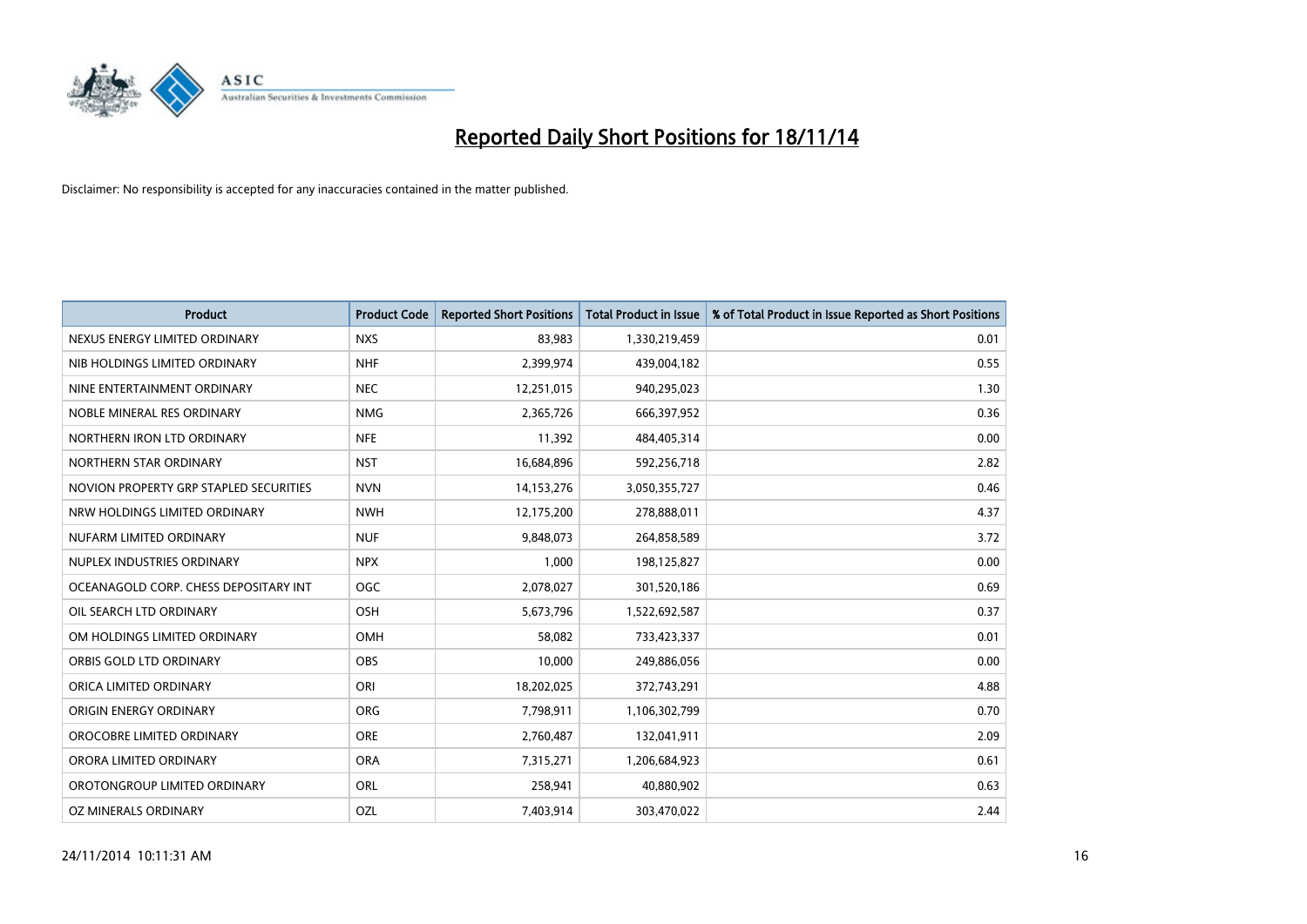

| <b>Product</b>                | <b>Product Code</b> | <b>Reported Short Positions</b> | <b>Total Product in Issue</b> | % of Total Product in Issue Reported as Short Positions |
|-------------------------------|---------------------|---------------------------------|-------------------------------|---------------------------------------------------------|
| OZFOREX GROUP LTD ORDINARY    | <b>OFX</b>          | 6,978,748                       | 240,000,000                   | 2.91                                                    |
| PACIFIC BRANDS ORDINARY       | <b>PBG</b>          | 69,727,077                      | 917,226,291                   | 7.60                                                    |
| PACT GROUP HLDGS LTD ORDINARY | <b>PGH</b>          | 2,635,298                       | 294,097,961                   | 0.90                                                    |
| PALADIN ENERGY LTD ORDINARY   | <b>PDN</b>          | 109,312,071                     | 964,894,574                   | 11.33                                                   |
| PANAUST LIMITED ORDINARY      | <b>PNA</b>          | 163,291                         | 636,599,496                   | 0.03                                                    |
| PANORAMA SYNERGY LTD ORDINARY | <b>PSY</b>          | 26,067                          | 493,403,798                   | 0.01                                                    |
| PANORAMIC RESOURCES ORDINARY  | PAN                 | 204,658                         | 322,275,824                   | 0.06                                                    |
| PANTERRA GOLD LTD ORDINARY    | PGI                 | $\mathbf{1}$                    | 846,215,609                   | 0.00                                                    |
| PAPERLINX LIMITED ORDINARY    | <b>PPX</b>          | 44,691                          | 665, 181, 261                 | 0.01                                                    |
| PAPILLON RES LTD ORDINARY     | PIR                 | 17,561                          | 356,976,210                   | 0.00                                                    |
| PATTIES FOODS LTD ORDINARY    | PFL                 | 9,001                           | 139,144,338                   | 0.01                                                    |
| PEET LIMITED ORDINARY         | <b>PPC</b>          | 52,774                          | 474,623,750                   | 0.01                                                    |
| PERPETUAL LIMITED ORDINARY    | <b>PPT</b>          | 1,145,098                       | 46,574,426                    | 2.46                                                    |
| PERSEUS MINING LTD ORDINARY   | PRU                 | 22,072,418                      | 526,656,401                   | 4.19                                                    |
| PHARMAXIS LTD ORDINARY        | <b>PXS</b>          | 501,000                         | 310,120,349                   | 0.16                                                    |
| PHOSPHAGENICS LTD. ORDINARY   | POH                 | 43,750                          | 1,261,965,957                 | 0.00                                                    |
| PLATINUM ASSET ORDINARY       | <b>PTM</b>          | 2,563,225                       | 581,041,982                   | 0.44                                                    |
| PLATINUM AUSTRALIA ORDINARY   | <b>PLA</b>          | 836,127                         | 504,968,043                   | 0.17                                                    |
| PMP LIMITED ORDINARY          | <b>PMP</b>          | 27,581                          | 323,781,124                   | 0.01                                                    |
| POSEIDON NICK LTD ORDINARY    | <b>POS</b>          | 1,273,000                       | 605,549,910                   | 0.21                                                    |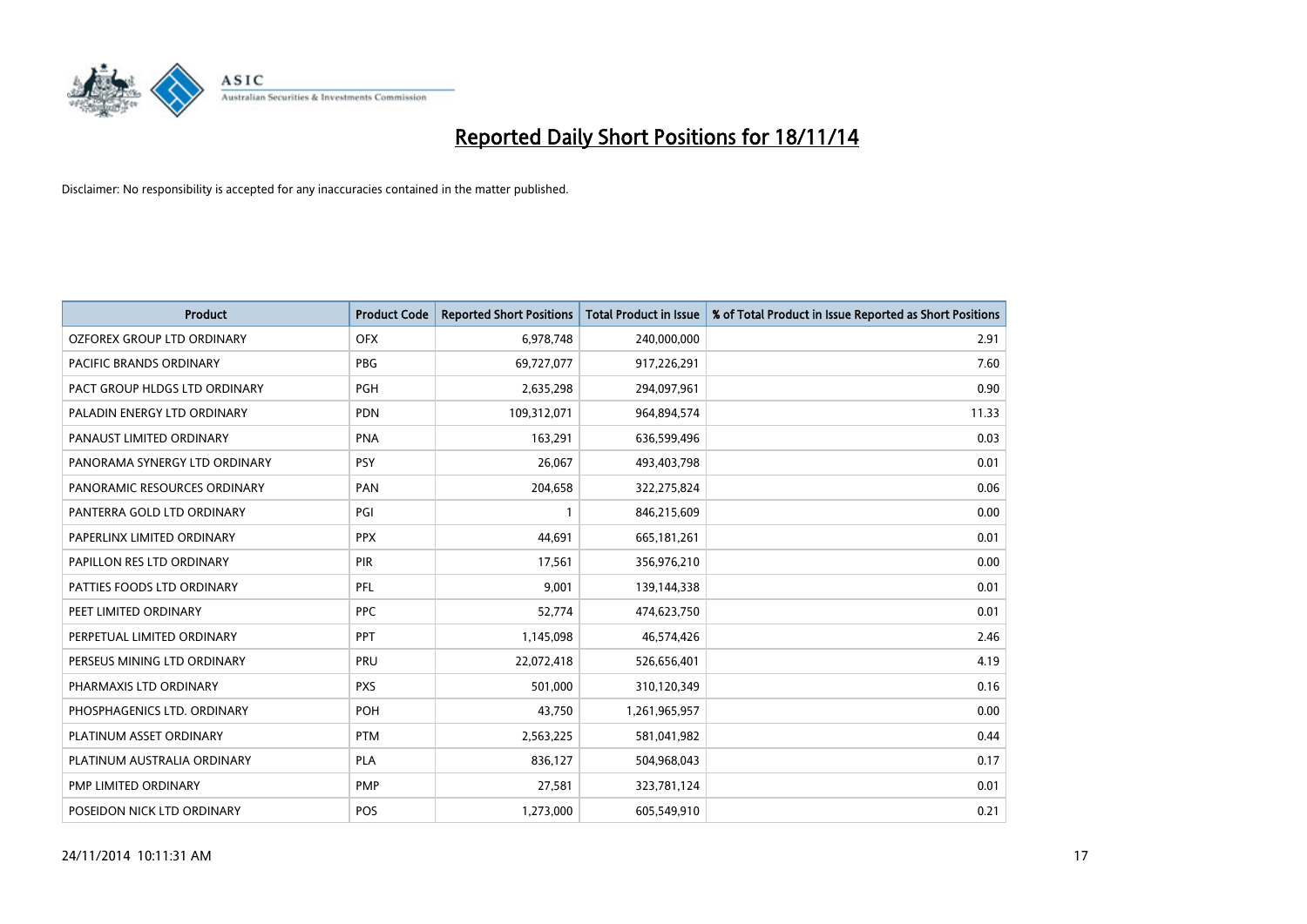

| <b>Product</b>                      | <b>Product Code</b> | <b>Reported Short Positions</b> | <b>Total Product in Issue</b> | % of Total Product in Issue Reported as Short Positions |
|-------------------------------------|---------------------|---------------------------------|-------------------------------|---------------------------------------------------------|
| PRANA BIOTECHNOLOGY ORDINARY        | PBT                 | 2,737,533                       | 488,936,960                   | 0.56                                                    |
| PREMIER INVESTMENTS ORDINARY        | <b>PMV</b>          | 235,203                         | 155,900,075                   | 0.15                                                    |
| PRIMA BIOMED LTD ORDINARY           | <b>PRR</b>          | 132,361                         | 1,271,465,443                 | 0.01                                                    |
| PRIMARY HEALTH CARE ORDINARY        | <b>PRY</b>          | 26,743,458                      | 512,130,550                   | 5.22                                                    |
| PRIME MEDIA GRP LTD ORDINARY        | <b>PRT</b>          | 1,446,131                       | 366,330,303                   | 0.39                                                    |
| PROGRAMMED ORDINARY                 | <b>PRG</b>          | 136,266                         | 118,651,911                   | 0.11                                                    |
| PURA VIDA ENERGY NL ORDINARY        | <b>PVD</b>          | 231,526                         | 130,130,698                   | 0.18                                                    |
| <b>QANTAS AIRWAYS ORDINARY</b>      | QAN                 | 28,915,367                      | 2,196,330,250                 | 1.32                                                    |
| OBE INSURANCE GROUP ORDINARY        | <b>OBE</b>          | 19,466,742                      | 1,364,945,301                 | 1.43                                                    |
| ORXPHARMA LTD ORDINARY              | <b>QRX</b>          | 9,375                           | 164,190,969                   | 0.01                                                    |
| <b>QUBE HOLDINGS LTD ORDINARY</b>   | QUB                 | 4,399,667                       | 1,054,428,076                 | 0.42                                                    |
| RAMSAY HEALTH CARE ORDINARY         | <b>RHC</b>          | 566,375                         | 202,081,252                   | 0.28                                                    |
| <b>RCG CORPORATION LTD ORDINARY</b> | <b>RCG</b>          | 355,654                         | 263,808,625                   | 0.13                                                    |
| <b>RCR TOMLINSON ORDINARY</b>       | <b>RCR</b>          | 322,927                         | 139,000,806                   | 0.23                                                    |
| <b>REA GROUP ORDINARY</b>           | <b>REA</b>          | 2,101,778                       | 131,714,699                   | 1.60                                                    |
| <b>RECALL HOLDINGS LTD ORDINARY</b> | <b>REC</b>          | 6,227,172                       | 313,149,677                   | 1.99                                                    |
| RECKON LIMITED ORDINARY             | <b>RKN</b>          | 1,376,787                       | 112,084,762                   | 1.23                                                    |
| RED 5 LIMITED ORDINARY              | <b>RED</b>          | 174,740                         | 759,451,008                   | 0.02                                                    |
| <b>RED FORK ENERGY ORDINARY</b>     | <b>RFE</b>          | 376,415                         | 501,051,719                   | 0.08                                                    |
| REDBANK ENERGY LTD ORDINARY         | <b>AEJ</b>          | 13                              | 786,287                       | 0.00                                                    |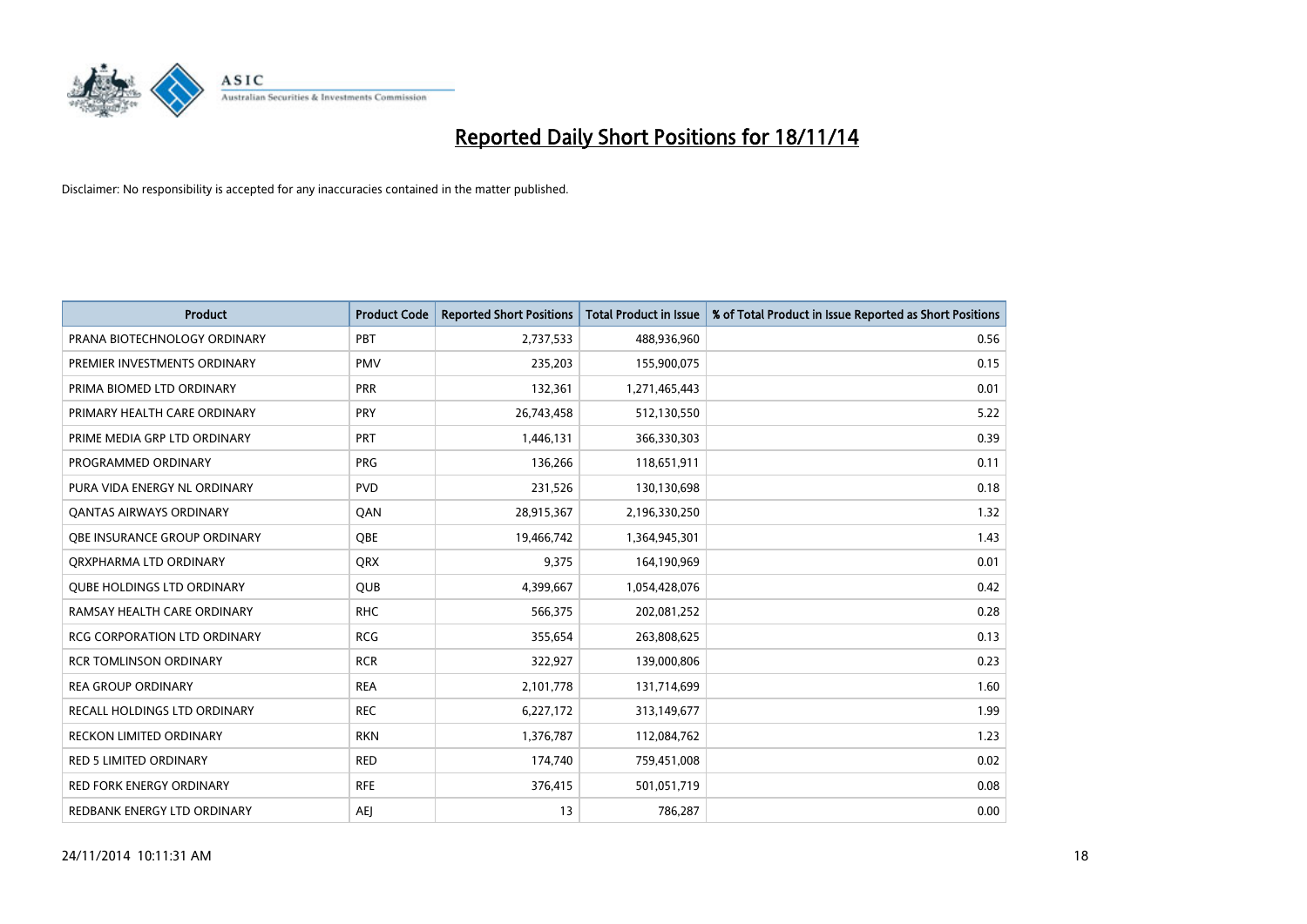

| <b>Product</b>                               | <b>Product Code</b> | <b>Reported Short Positions</b> | <b>Total Product in Issue</b> | % of Total Product in Issue Reported as Short Positions |
|----------------------------------------------|---------------------|---------------------------------|-------------------------------|---------------------------------------------------------|
| REED RESOURCES LTD ORDINARY                  | <b>RDR</b>          | 2,000                           | 499,453,895                   | 0.00                                                    |
| REGIONAL EXPRESS ORDINARY                    | <b>REX</b>          | 20,000                          | 110,154,375                   | 0.02                                                    |
| REGIS HEALTHCARE LTD ORDINARY                | <b>REG</b>          | 815,588                         | 300,345,797                   | 0.27                                                    |
| REGIS RESOURCES ORDINARY                     | <b>RRL</b>          | 55,396,991                      | 499,781,595                   | 11.08                                                   |
| RESMED INC CDI 10:1                          | <b>RMD</b>          | 33,438,778                      | 1,397,522,030                 | 2.39                                                    |
| RESOLUTE MINING ORDINARY                     | <b>RSG</b>          | 13,320,828                      | 641,189,223                   | 2.08                                                    |
| <b>RESOURCE GENERATION ORDINARY</b>          | <b>RES</b>          | 1,220                           | 581,380,338                   | 0.00                                                    |
| RETAIL FOOD GROUP ORDINARY                   | <b>RFG</b>          | 5,610,888                       | 154,379,893                   | 3.63                                                    |
| REX MINERALS LIMITED ORDINARY                | <b>RXM</b>          | 1,073,293                       | 220,519,784                   | 0.49                                                    |
| RIO TINTO LIMITED ORDINARY                   | <b>RIO</b>          | 6,142,493                       | 435,758,720                   | 1.41                                                    |
| ROC OIL COMPANY ORDINARY                     | <b>ROC</b>          | 988,519                         | 687,618,400                   | 0.14                                                    |
| <b>ROX RESOURCES ORDINARY</b>                | RXL                 | 5,523,255                       | 849,673,095                   | 0.65                                                    |
| ROYAL WOLF HOLDINGS ORDINARY                 | <b>RWH</b>          | 212,781                         | 100,387,052                   | 0.21                                                    |
| SAI GLOBAL LIMITED ORDINARY                  | SAI                 | 702,596                         | 211,726,802                   | 0.33                                                    |
| SALMAT LIMITED ORDINARY                      | <b>SLM</b>          | 101,231                         | 159,812,799                   | 0.06                                                    |
| SAMSON OIL & GAS LTD ORDINARY                | SSN                 | 15,339,700                      | 2,837,782,022                 | 0.54                                                    |
| SANDFIRE RESOURCES ORDINARY                  | <b>SFR</b>          | 3,340,572                       | 155,950,968                   | 2.14                                                    |
| SANTOS LTD ORDINARY                          | <b>STO</b>          | 8,295,776                       | 982,270,775                   | 0.84                                                    |
| SARACEN MINERAL ORDINARY                     | SAR                 | 7,743,759                       | 792,784,738                   | 0.98                                                    |
| <b>SCA PROPERTY GROUP STAPLED SECURITIES</b> | SCP                 | 17,667,464                      | 648,628,320                   | 2.72                                                    |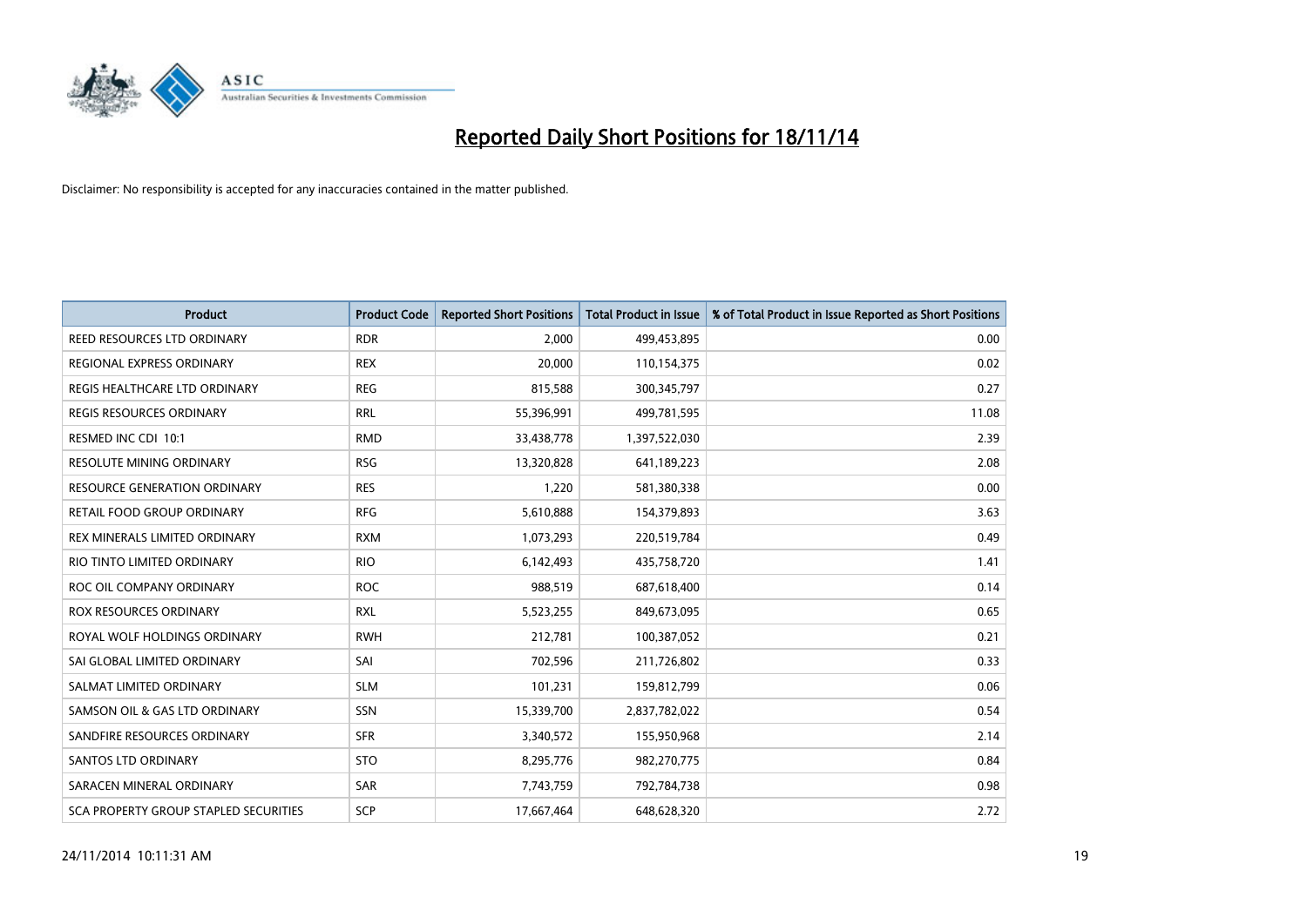

| <b>Product</b>                           | <b>Product Code</b> | <b>Reported Short Positions</b> | <b>Total Product in Issue</b> | % of Total Product in Issue Reported as Short Positions |
|------------------------------------------|---------------------|---------------------------------|-------------------------------|---------------------------------------------------------|
| <b>SCENTRE GRP STAPLED</b>               | <b>SCG</b>          | 21,684,029                      | 5,324,296,678                 | 0.41                                                    |
| SEDGMAN LIMITED ORDINARY                 | SDM                 | 1,128,550                       | 227,059,277                   | 0.50                                                    |
| SEEK LIMITED ORDINARY                    | <b>SEK</b>          | 11,804,791                      | 342,335,122                   | 3.45                                                    |
| SELECT HARVESTS ORDINARY                 | <b>SHV</b>          | 1,150,378                       | 70,940,874                    | 1.62                                                    |
| SENEX ENERGY LIMITED ORDINARY            | SXY                 | 49,415,164                      | 1,149,657,377                 | 4.30                                                    |
| SERVICE STREAM ORDINARY                  | SSM                 | 30                              | 386,389,873                   | 0.00                                                    |
| SEVEN GROUP HOLDINGS ORDINARY            | <b>SVW</b>          | 1,627,475                       | 299,199,240                   | 0.54                                                    |
| SEVEN WEST MEDIA LTD ORDINARY            | <b>SWM</b>          | 18,484,954                      | 999,160,872                   | 1.85                                                    |
| SEYMOUR WHYTE LTD ORDINARY               | SWL                 | 28,988                          | 87,647,595                    | 0.03                                                    |
| SIGMA PHARMACEUTICAL ORDINARY            | <b>SIP</b>          | 23,897,934                      | 1,108,086,575                 | 2.16                                                    |
| SILEX SYSTEMS ORDINARY                   | <b>SLX</b>          | 7,902,747                       | 170,467,339                   | 4.64                                                    |
| SILVER CHEF LIMITED ORDINARY             | SIV                 | 23,288                          | 29,640,865                    | 0.08                                                    |
| SILVER LAKE RESOURCE ORDINARY            | <b>SLR</b>          | 26,003,467                      | 503,233,971                   | 5.17                                                    |
| SIMONDS GRP LTD ORDINARY                 | <b>SIO</b>          | 74,993                          | 151,412,268                   | 0.05                                                    |
| SIMS METAL MGMT LTD ORDINARY             | SGM                 | 16,476,060                      | 204,633,630                   | 8.05                                                    |
| SINGAPORE TELECOMM. CHESS DEPOSITARY INT | SGT                 | 572,440                         | 122,451,878                   | 0.47                                                    |
| SINO GAS ENERGY ORDINARY                 | <b>SEH</b>          | 10,920,501                      | 1,542,672,358                 | 0.71                                                    |
| SIRIUS RESOURCES NL ORDINARY             | <b>SIR</b>          | 15,912,978                      | 341,438,269                   | 4.66                                                    |
| SIRTEX MEDICAL ORDINARY                  | <b>SRX</b>          | 92,464                          | 56,530,231                    | 0.16                                                    |
| SKILLED GROUP LTD ORDINARY               | <b>SKE</b>          | 6,890,957                       | 235,753,791                   | 2.92                                                    |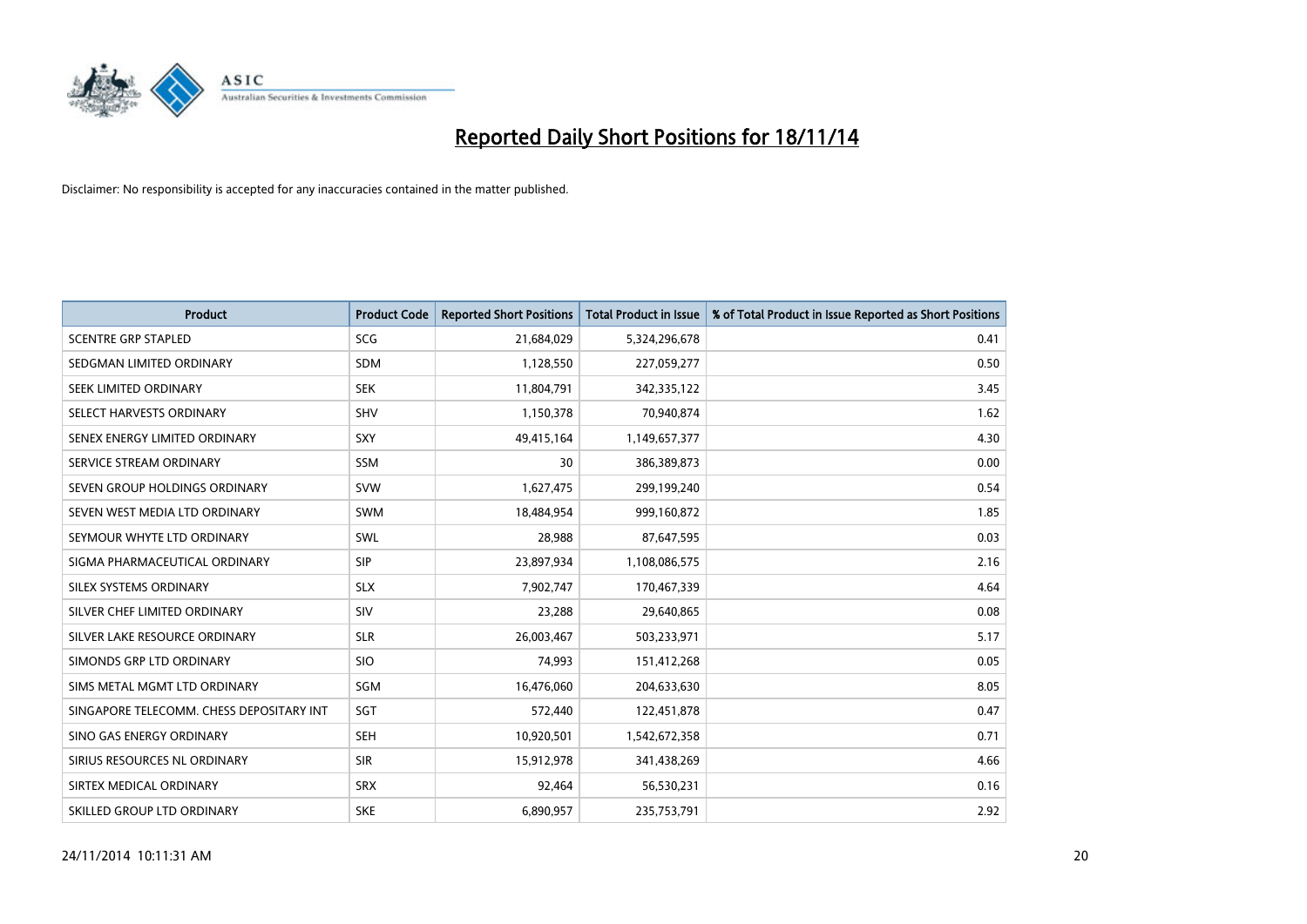

| <b>Product</b>                           | <b>Product Code</b> | <b>Reported Short Positions</b> | <b>Total Product in Issue</b> | % of Total Product in Issue Reported as Short Positions |
|------------------------------------------|---------------------|---------------------------------|-------------------------------|---------------------------------------------------------|
| <b>SKY NETWORK ORDINARY</b>              | <b>SKT</b>          | 11,444,507                      | 389,139,785                   | 2.94                                                    |
| SKYCITY ENT GRP LTD ORDINARY             | <b>SKC</b>          | 8,004,560                       | 587,472,741                   | 1.36                                                    |
| <b>SLATER &amp; GORDON ORDINARY</b>      | SGH                 | 3,679,688                       | 205,810,288                   | 1.79                                                    |
| SMS MANAGEMENT. ORDINARY                 | <b>SMX</b>          | 1,857,303                       | 69,394,537                    | 2.68                                                    |
| SONIC HEALTHCARE ORDINARY                | SHL                 | 2,601,544                       | 401,171,556                   | 0.65                                                    |
| SOUL PATTINSON (W.H) ORDINARY            | SOL                 | 19,969                          | 239,395,320                   | 0.01                                                    |
| SP AUSNET STAPLED SECURITIES             | <b>SPN</b>          | 588,693                         | 3,425,244,162                 | 0.02                                                    |
| SPARK INFRASTRUCTURE STAPLED US PROHIBT. | SKI                 | 13,480,864                      | 1,466,360,128                 | 0.92                                                    |
| SPARK NEW ZEALAND ORDINARY               | <b>SPK</b>          | 12,843,027                      | 1,834,767,958                 | 0.70                                                    |
| SPDR 200 FUND ETF UNITS                  | <b>STW</b>          | 157,066                         | 46,846,865                    | 0.34                                                    |
| SPECIALTY FASHION ORDINARY               | <b>SFH</b>          | 106,822                         | 192,236,121                   | 0.06                                                    |
| SPOTLESS GRP HLD LTD ORDINARY            | <b>SPO</b>          | 33,644,880                      | 1,098,290,178                 | 3.06                                                    |
| ST BARBARA LIMITED ORDINARY              | <b>SBM</b>          | 9,594,103                       | 494,269,192                   | 1.94                                                    |
| STARPHARMA HOLDINGS ORDINARY             | SPL                 | 12,992,147                      | 319,008,325                   | 4.07                                                    |
| STEADFAST GROUP LTD ORDINARY             | <b>SDF</b>          | 17,099,528                      | 503,352,992                   | 3.40                                                    |
| STHN CROSS MEDIA ORDINARY                | SXL                 | 40,663,597                      | 731,319,622                   | 5.56                                                    |
| STOCKLAND UNITS/ORD STAPLED              | SGP                 | 8,654,075                       | 2,348,746,744                 | 0.37                                                    |
| STRAITS RES LTD. ORDINARY                | <b>SRQ</b>          | 20,370                          | 1,217,730,293                 | 0.00                                                    |
| STRIKE ENERGY LTD ORDINARY               | <b>STX</b>          | 4,000                           | 833,330,946                   | 0.00                                                    |
| STW COMMUNICATIONS ORDINARY              | SGN                 | 5,027,434                       | 409,699,000                   | 1.23                                                    |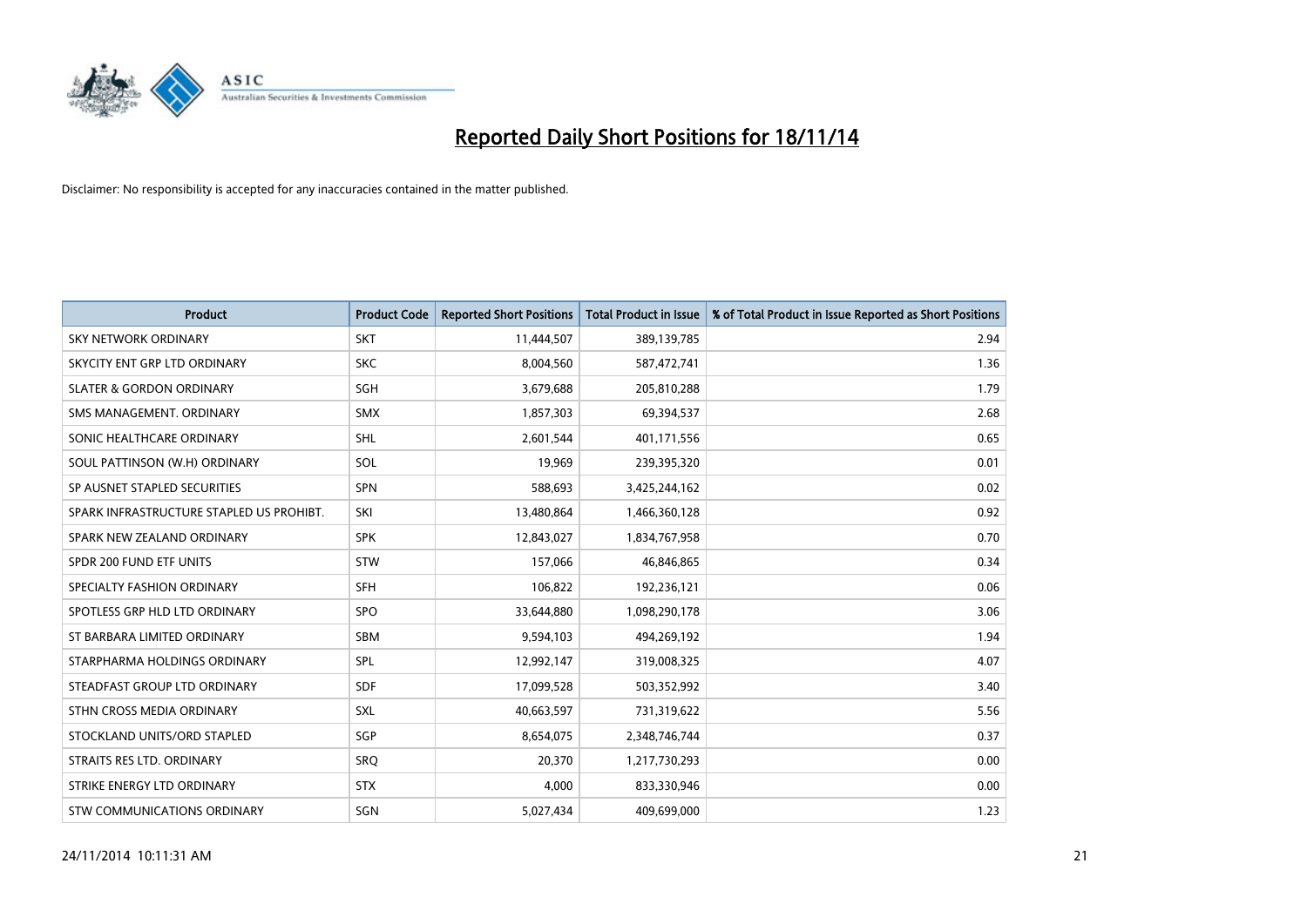

| <b>Product</b>                    | <b>Product Code</b> | <b>Reported Short Positions</b> | <b>Total Product in Issue</b> | % of Total Product in Issue Reported as Short Positions |
|-----------------------------------|---------------------|---------------------------------|-------------------------------|---------------------------------------------------------|
| <b>SUNCORP GROUP LTD ORDINARY</b> | <b>SUN</b>          | 7,044,601                       | 1,286,600,980                 | 0.55                                                    |
| SUNDANCE ENERGY ORDINARY          | <b>SEA</b>          | 2,363,696                       | 549,207,339                   | 0.43                                                    |
| SUNDANCE RESOURCES ORDINARY       | <b>SDL</b>          | 93,215,682                      | 3,082,028,456                 | 3.02                                                    |
| SUNLAND GROUP LTD ORDINARY        | <b>SDG</b>          | 98,367                          | 181,710,087                   | 0.05                                                    |
| SUPER RET REP LTD ORDINARY        | <b>SUL</b>          | 15,555,339                      | 196,897,430                   | 7.90                                                    |
| SWICK MINING ORDINARY             | <b>SWK</b>          | 50,000                          | 216,729,450                   | 0.02                                                    |
| SYD AIRPORT STAPLED US PROHIBIT.  | <b>SYD</b>          | 32,646,760                      | 2,216,216,041                 | 1.47                                                    |
| SYRAH RESOURCES ORDINARY          | <b>SYR</b>          | 5,107,465                       | 164,135,076                   | 3.11                                                    |
| TABCORP HOLDINGS LTD ORDINARY     | <b>TAH</b>          | 17,315,184                      | 765,652,364                   | 2.26                                                    |
| TAP OIL LIMITED ORDINARY          | <b>TAP</b>          | 91,339                          | 243,186,639                   | 0.04                                                    |
| TASSAL GROUP LIMITED ORDINARY     | <b>TGR</b>          | 117,236                         | 146,897,115                   | 0.08                                                    |
| <b>TATTS GROUP LTD ORDINARY</b>   | <b>TTS</b>          | 30,292,963                      | 1,445,759,948                 | 2.10                                                    |
| TECHNOLOGY ONE ORDINARY           | <b>TNE</b>          | 1,408,628                       | 308,796,455                   | 0.46                                                    |
| TELECOM CORPORATION ORDINARY      | <b>TEL</b>          | 152,808                         | 1,828,530,844                 | 0.01                                                    |
| TELSTRA CORPORATION, ORDINARY     | <b>TLS</b>          | 46,121,929                      | 12,225,655,836                | 0.38                                                    |
| TEN NETWORK HOLDINGS ORDINARY     | <b>TEN</b>          | 136,405,582                     | 2,630,984,596                 | 5.18                                                    |
| TERANGA GOLD CORP CDI 1:1         | <b>TGZ</b>          | 55,333                          | 72,850,029                    | 0.08                                                    |
| TFS CORPORATION LTD ORDINARY      | <b>TFC</b>          | 8,448,804                       | 325,267,408                   | 2.60                                                    |
| THE REJECT SHOP ORDINARY          | <b>TRS</b>          | 2,245,095                       | 28,844,648                    | 7.78                                                    |
| THINK CHILDCARE EDU ORDINARY      | <b>TNK</b>          | 412,238                         | 39,600,000                    | 1.04                                                    |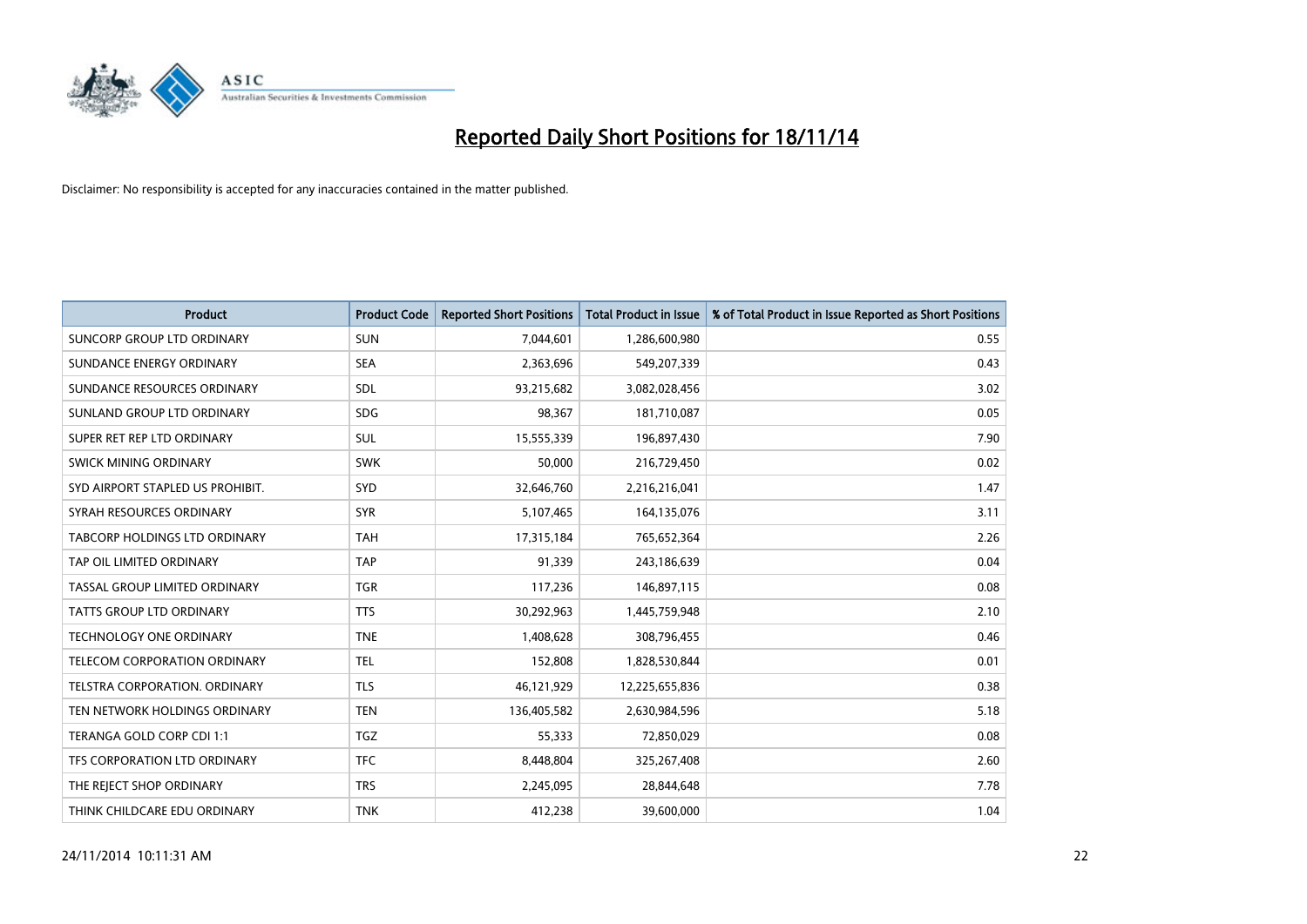

| <b>Product</b>                       | <b>Product Code</b> | <b>Reported Short Positions</b> | <b>Total Product in Issue</b> | % of Total Product in Issue Reported as Short Positions |
|--------------------------------------|---------------------|---------------------------------|-------------------------------|---------------------------------------------------------|
| THORN GROUP LIMITED ORDINARY         | <b>TGA</b>          | 4.838                           | 150,634,985                   | 0.00                                                    |
| TIGER RESOURCES ORDINARY             | <b>TGS</b>          | 14,149,268                      | 1,143,541,406                 | 1.24                                                    |
| TNG LIMITED ORDINARY                 | <b>TNG</b>          | 3,509                           | 609,783,834                   | 0.00                                                    |
| TOLL HOLDINGS LTD ORDINARY           | <b>TOL</b>          | 20,113,866                      | 717,437,878                   | 2.80                                                    |
| TORO ENERGY LIMITED ORDINARY         | <b>TOE</b>          | 28,232                          | 1,567,784,418                 | 0.00                                                    |
| TOX FREE SOLUTIONS ORDINARY          | <b>TOX</b>          | 2,097,794                       | 133,752,359                   | 1.57                                                    |
| TPG TELECOM LIMITED ORDINARY         | <b>TPM</b>          | 10,567,042                      | 793,808,141                   | 1.33                                                    |
| TRADE ME GROUP ORDINARY              | <b>TME</b>          | 5,897,212                       | 396,913,549                   | 1.49                                                    |
| <b>TRANSFIELD SERVICES ORDINARY</b>  | <b>TSE</b>          | 7,149,045                       | 512,457,716                   | 1.40                                                    |
| TRANSPACIFIC INDUST, ORDINARY        | <b>TPI</b>          | 27,276,784                      | 1,579,648,778                 | 1.73                                                    |
| TRANSURBAN GROUP TRIPLE STAPLED SEC. | <b>TCL</b>          | 24,364,742                      | 1,906,390,878                 | 1.28                                                    |
| <b>TREASURY GROUP ORDINARY</b>       | <b>TRG</b>          | 33,165                          | 23,697,498                    | 0.14                                                    |
| TREASURY WINE ESTATE ORDINARY        | <b>TWE</b>          | 10,465,086                      | 651,261,403                   | 1.61                                                    |
| TRITON MIN LTD ORDINARY              | <b>TON</b>          | 90,145                          | 310,101,731                   | 0.03                                                    |
| TROY RESOURCES LTD ORDINARY          | <b>TRY</b>          | 5,684,935                       | 195,265,161                   | 2.91                                                    |
| UGL LIMITED ORDINARY                 | UGL                 | 20,503,845                      | 166,511,240                   | 12.31                                                   |
| UNILIFE CORPORATION CDI 6:1          | <b>UNS</b>          | 120,000                         | 277,673,970                   | 0.04                                                    |
| UNITY MINING LTD ORDINARY            | <b>UML</b>          | 319,871                         | 1,133,122,711                 | 0.03                                                    |
| <b>UXC LIMITED ORDINARY</b>          | <b>UXC</b>          | 2,755,929                       | 329,728,102                   | 0.84                                                    |
| <b>VEDA GROUP LTD ORDINARY</b>       | <b>VED</b>          | 12,411,106                      | 842,055,406                   | 1.47                                                    |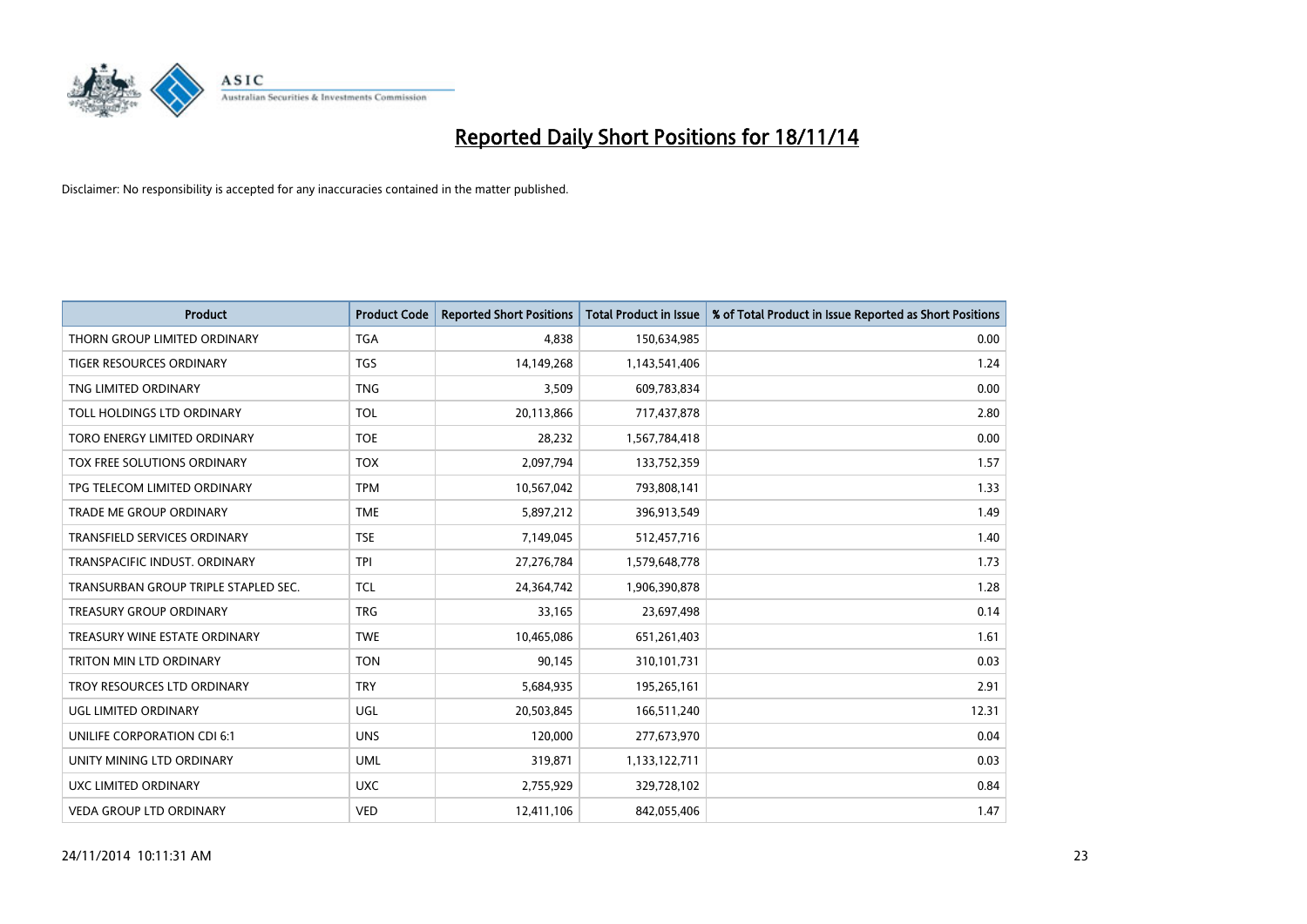

| <b>Product</b>                       | <b>Product Code</b> | <b>Reported Short Positions</b> | <b>Total Product in Issue</b> | % of Total Product in Issue Reported as Short Positions |
|--------------------------------------|---------------------|---------------------------------|-------------------------------|---------------------------------------------------------|
| <b>VENTURE MINERALS ORDINARY</b>     | <b>VMS</b>          | 238,000                         | 287,320,170                   | 0.08                                                    |
| VILLAGE ROADSHOW LTD ORDINARY        | <b>VRL</b>          | 826,812                         | 159,509,459                   | 0.52                                                    |
| <b>VIRGIN AUS HLDG LTD ORDINARY</b>  | <b>VAH</b>          | 46,340,263                      | 3,524,912,131                 | 1.31                                                    |
| <b>VIRTUS HEALTH LTD ORDINARY</b>    | <b>VRT</b>          | 4,471,633                       | 79,885,938                    | 5.60                                                    |
| <b>VISION EYE INSTITUTE ORDINARY</b> | <b>VEI</b>          | 1,586,666                       | 178,737,431                   | 0.89                                                    |
| <b>VISTA GROUP INTERNAT ORDINARY</b> | VGI                 | 1,000                           | 79,813,089                    | 0.00                                                    |
| <b>VOCATION LTD ORDINARY</b>         | <b>VET</b>          | 9,518,619                       | 230,000,000                   | 4.14                                                    |
| <b>VOCUS COMMS LTD ORDINARY</b>      | <b>VOC</b>          | 648,104                         | 104,803,018                   | 0.62                                                    |
| WAM CAPITAL LIMITED ORDINARY         | <b>WAM</b>          | 30,000                          | 345,405,201                   | 0.01                                                    |
| WARRNAMBOOL CHEESE ORDINARY          | <b>WCB</b>          | 19                              | 56,098,797                    | 0.00                                                    |
| WATPAC LIMITED ORDINARY              | <b>WTP</b>          | 810,901                         | 189,258,397                   | 0.43                                                    |
| <b>WDS LIMITED ORDINARY</b>          | <b>WDS</b>          | 545,068                         | 144,740,614                   | 0.38                                                    |
| WEBIET LIMITED ORDINARY              | <b>WEB</b>          | 1,338,297                       | 79,397,959                    | 1.69                                                    |
| <b>WESFARMERS LIMITED ORDINARY</b>   | <b>WES</b>          | 5,439,625                       | 1,143,274,951                 | 0.48                                                    |
| WESTERN AREAS LTD ORDINARY           | <b>WSA</b>          | 17,609,292                      | 232,580,131                   | 7.57                                                    |
| WESTERN DESERT RES. ORDINARY         | <b>WDR</b>          | 2,490,070                       | 620,049,919                   | 0.40                                                    |
| WESTERN DESERT RES. RIGHTS 31-MAR-14 | <b>WDRR</b>         | 17,835                          | 120,009,662                   | 0.01                                                    |
| <b>WESTFIELD CORP STAPLED</b>        | <b>WFD</b>          | 6,047,983                       | 2,078,089,686                 | 0.29                                                    |
| WESTFIELD GROUP ORD/UNIT STAPLED SEC | <b>WDC</b>          | 945,234                         | 2,078,089,686                 | 0.05                                                    |
| WESTPAC BANKING CORP ORDINARY        | <b>WBC</b>          | 37,818,160                      | 3,109,048,309                 | 1.22                                                    |